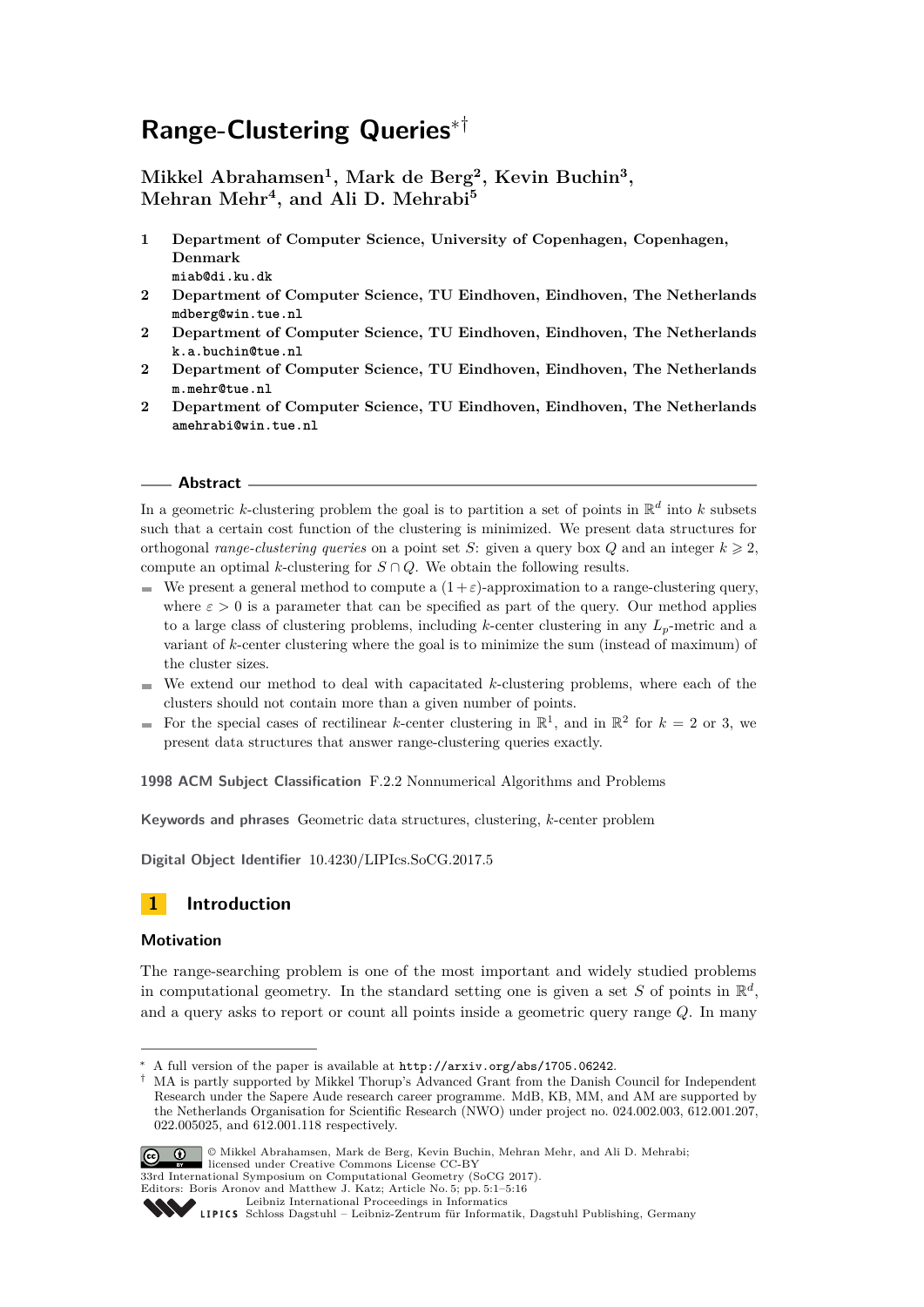#### **5:2 Range-Clustering Queries**

applications, however, one would like to perform further analysis on the set  $S \cap Q$ , to obtain more information about its structure. Currently one then has to proceed as follows: first perform a range-reporting query to explicitly report  $S \cap Q$ , then apply a suitable analysis algorithm to  $S \cap Q$ . This two-stage process can be quite costly, because algorithms for analyzing geometric data sets can be slow and  $S \cap Q$  can be large. To avoid this we would need data structures for what we call *range-analysis queries*, which directly compute the desired structural information about  $S \cap Q$ . In this paper we develop such data structures for the case where one is interested in a cluster-analysis of  $S \cap Q$ .

Clustering is a fundamental task in data analysis. It involves partitioning a given data set into subsets called *clusters*, such that similar elements end up in the same cluster. Often the data elements can be viewed as points in a geometric space, and similarity is measured by considering the distance between the points. We focus on clustering problems of the following type. Let S be a set of *n* points in  $\mathbb{R}^d$ , and let  $k \geq 2$  be a natural number. A  $k$ -clustering of *S* is a partitioning C of *S* into at most k clusters. Let  $\Phi(\mathcal{C})$  denote the *cost* of C. The goal is now to find a clustering C that minimizes  $\Phi(\mathcal{C})$ . Many well-known geometric clustering problems are of this type. Among them is the *k*-center problem. In the *Euclidean k*-center problem  $\Phi(\mathcal{C})$  is the maximum cost of any of the clusters  $C \in \mathcal{C}$ , where the cost of  $C$ is the radius of its smallest enclosing ball. Hence, in the Euclidean *k*-center problem we want to cover the point set *S* by *k* congruent balls of minimum radius. The *rectilinear k-center problem* is defined similarly except that one considers the *L*∞-metric; thus we want to cover *S* by *k* congruent axis-aligned cubes[1](#page-1-0) of minimum size. The *k*-center problem, including the important special case of the 2-center problem, has been studied extensively, both for the Euclidean case (e.g. [\[2,](#page-14-0) [8,](#page-14-1) [12,](#page-14-2) [17,](#page-14-3) [16,](#page-14-4) [22\]](#page-15-1)) and for the rectilinear case (e.g. [\[7,](#page-14-5) [23\]](#page-15-2)).

All papers mentioned above – in fact, all papers on clustering that we know of – consider clustering in the single-shot version. We are the first to study *range-clustering queries* on a point set *S*: given a query range *Q* and a parameter *k*, solve the given *k*-clustering problem on  $S \cap Q$ . We study this problem for the case where the query range is an axis-aligned box.

#### **Related work**

Range-analysis queries can be seen as a very general form of range-aggregate queries. In a range-aggregate query, the goal is to compute some aggregate function  $F(S \cap Q)$  over the points in the query range. The current state of the art typically deals with simple aggregate functions of the following form: each point  $p \in S$  has a *weight*  $w(p) \in \mathbb{R}$ , and  $F(S \cap Q) := \bigoplus_{p \in S \cap Q} w(p)$ , where  $\oplus$  is a semi-group operation. Such aggregate functions are *decomposable*, meaning that  $F(A \cap B)$  can be computed from  $F(A)$  and  $F(B)$ , which makes them easy to handle using existing data structures such as range trees.

Only some, mostly recent, papers describe data structures supporting non-decomposable analysis tasks. Several deal with finding the closest pair inside a query range (e.g. [\[1,](#page-14-6) [10,](#page-14-7) [13\]](#page-14-8)). However, the closest pair does not give information about the global shape or distribution of *S* ∩ *Q*, which is what our queries are about. The recent works by Brass *et al.* [\[5\]](#page-14-9) and by Arya *et al.* [\[4\]](#page-14-10) are more related to our paper. Brass *et al.* [\[5\]](#page-14-9) present data structures for finding extent measures, such the width, area or perimeter of the convex hull of  $S \cap Q$ , or the smallest enclosing disk. (Khare *et al.* [\[18\]](#page-15-3) improve the result on smallest-enclosing-disk queries.) These measures are strictly speaking not decomposable, but they depend only on

<span id="page-1-0"></span><sup>&</sup>lt;sup>1</sup> Throughout the paper, when we speak of cubes (or squares, or rectangles, or boxes) we always mean axis-aligned cubes (or squares, or rectangles, or boxes).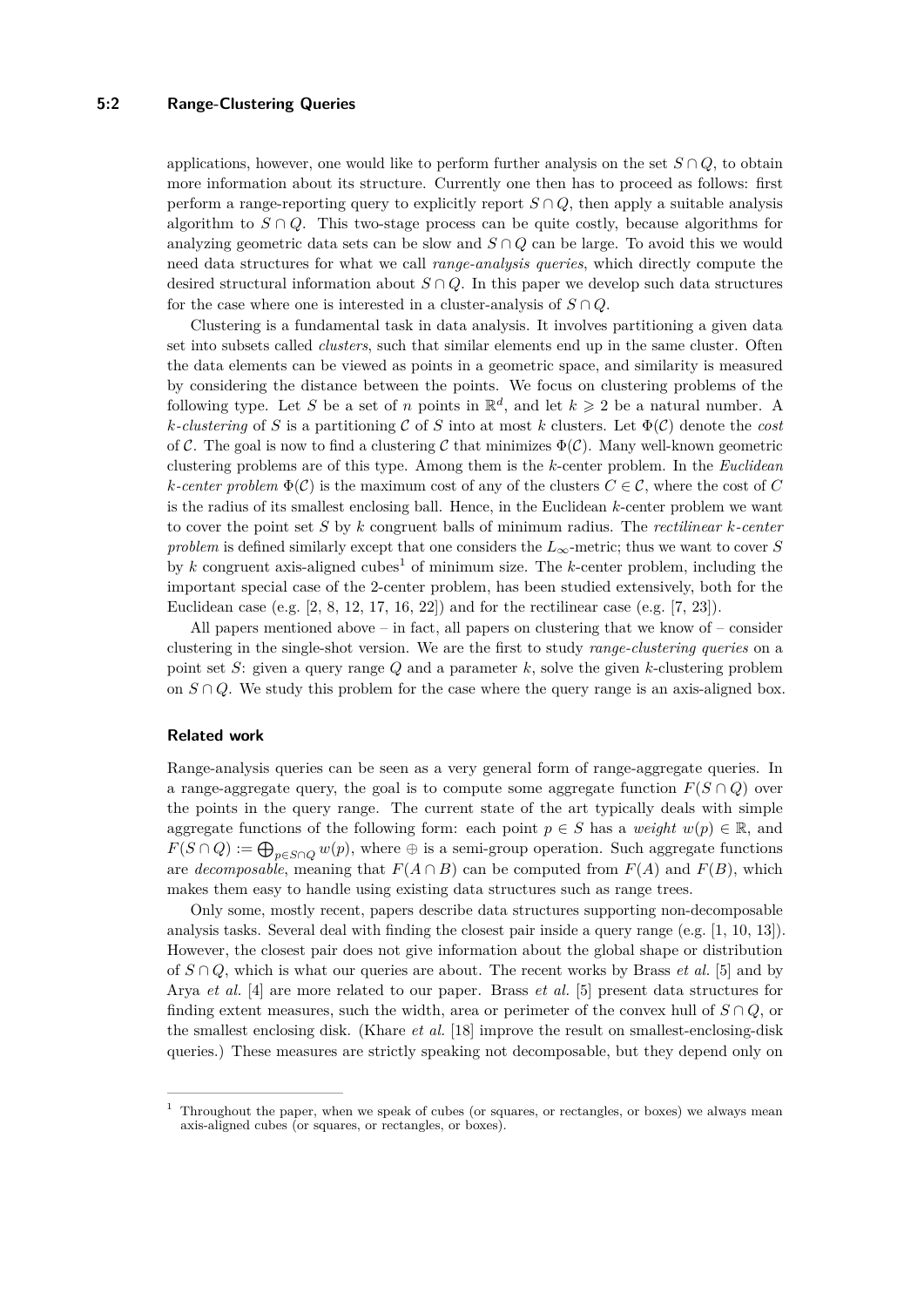the convex hull of  $S \cap Q$  and convex hulls are decomposable. A related result is by Nekrich and Smid [\[20\]](#page-15-4), who present a data structure that returns an  $\varepsilon$ -coreset inside a query range. The measure studied by Arya *et al.* [\[4\]](#page-14-10), namely the length of the MST of  $S \cap Q$ , cannot be computed form the convex hull either: like our range-clustering queries, it requires more information about the structure of the point set. Thus our paper continues the direction set out by Arya *et al.*, which is to design data structures for more complicated analysis tasks on *S* ∩ *Q*.

#### **Our contribution**

Our main result is a general method to answer *approximate* orthogonal range-clustering queries in R *d* . Here the query specifies (besides the query box *Q* and the number of clusters *k*) a value  $\varepsilon > 0$ ; the goal then is to compute a *k*-clustering C of  $S \cap Q$  with  $\Phi(\mathcal{C}) \leq (1+\varepsilon) \cdot \Phi(\mathcal{C}_{\text{opt}})$ , where  $\mathcal{C}_{\text{opt}}$  is an optimal clustering for  $S \cap Q$ . Our method works by computing a sample  $R \subseteq S \cap Q$  such that solving the problem on R gives us the desired approximate solution. We show that for a large class of cost functions  $\Phi$  we can find such a sample of size only  $O(k(f(k)/\varepsilon)^d)$ , where  $f(k)$  is a function that only depends on the number of clusters. This is similar to the approach taken by Har-Peled and Mazumdar [\[15\]](#page-14-11), who solve the (single-shot) approximate *k*-means and *k*-median problem efficiently by generating a coreset of size  $O((k/\varepsilon^d) \cdot \log n)$ . A key step in our method is a procedure to efficiently compute a lower bound on the value of an optimal solution within the query range. The class of clustering problems to which our method applies includes the *k*-center problem in any *Lp*-metric, variants of the *k*-center problem where we want to minimize the sum (rather than maximum) of the cluster radii, and the 2-dimensional problem where we want to minimize the maximum or sum of the perimeters of the clusters. Our technique allows us, for instance, to answer rectilinear *k*-center queries in the plane in  $O((1/\varepsilon) \log n + 1/\varepsilon^2)$  for  $k = 2$  or 3, in  $O((1/\varepsilon) \log n + (1/\varepsilon^2) \text{polylog}(1/\varepsilon))$  for  $k = 4$  or 5, and in  $O((k/\varepsilon) \log n + (k/\varepsilon)^{O(\sqrt{k})})$  time for  $k > 3$ . We also show that for the rectilinear (or Euclidean) *k*-center problem, our method can be extended to deal with the capacitated version of the problem. In the capacitated version each cluster should not contain more than  $\alpha \cdot (|S \cap Q|/k)$  points, for a given  $\alpha > 1$ .

In the second part of the paper we turn our attention to exact solutions to range-clustering queries. Here we focus on rectilinear *k-center queries* – that is, range-clustering queries for the rectilinear *k*-center problem – in  $\mathbb{R}^1$  and  $\mathbb{R}^2$ . We present two linear-size data structures for queries in  $\mathbb{R}^1$ ; one has  $O(k^2 \log^2 n)$  query time, the other has  $O(3^k \log n)$  query time. For queries in  $\mathbb{R}^2$  we present a data structure that answers 2-center queries in  $O(\log n)$  time, and one that answers 3-center queries in  $O(\log^2 n)$  time. Both data structures use  $O(n \log^{\epsilon} n)$ storage, where  $\varepsilon > 0$  is an arbitrary small (but fixed) constant.

### **2 Approximate Range-Clustering Queries**

In this section we present a general method to answer approximate range-clustering queries. We start by defining the class of clustering problems to which it applies.

Let *S* be a set of *n* points in  $\mathbb{R}^d$  and let  $Part(S)$  be the set of all partitions of *S*. Let Part $_k(S)$  be the set of all partitions into at most *k* subsets, that is, all *k*-clusterings of *S*. Let  $\Phi : Part(S) \to \mathbb{R}_{\geq 0}$  be the cost function defining our clustering problem, and define

$$
\textnormal{OPT}_k(S) := \min_{\mathcal{C} \in \textnormal{Part}_k(S)} \Phi(\mathcal{C})
$$

to be the minimum cost of any *k*-clustering. Thus the goal of a range-clustering query with query range *Q* and parameter  $k \geq 2$  is to compute a clustering  $C \in \text{Part}_k(S_Q)$  such that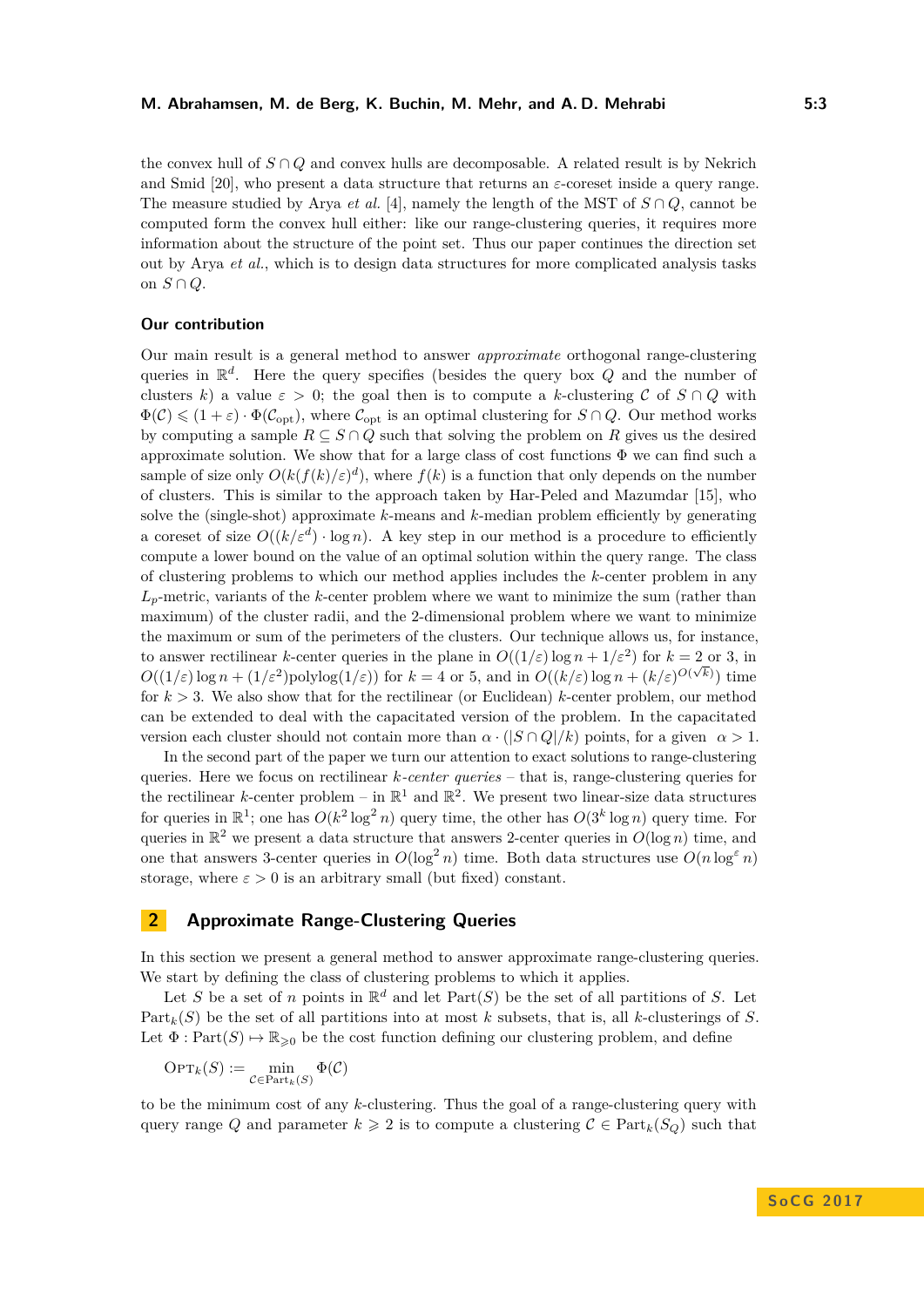#### **5:4 Range-Clustering Queries**

 $\Phi(\mathcal{C}) = \text{Opt}_{k}(S_Q)$ , where  $S_Q := S \cap Q$ . From now on we use  $S_Q$  as a shorthand for  $S \cap Q$ . The method presented in this section gives an approximate answer to such a query: for a given constant  $\varepsilon > 0$ , which can be specified as part of the query, the method will report a clustering  $C \in \text{Part}_k(S_Q)$  with  $\Phi(C) \leq (1 + \varepsilon) \cdot \text{OPT}_k(S_Q)$ .

To define the class of clusterings to which our method applies, we will need the concept of *r*-packings [\[14\]](#page-14-12). Actually, we will use a slightly weaker variant, which we define as follows. Let  $|pq|$  denote the Euclidean distance between two points *p* and *q*. A subset  $R \subseteq P$  of a point set *P* is called a *weak r*-packing for *P*, for some  $r > 0$ , if for any point  $p \in P$  there exists a *packing point*  $q \in R$  such that  $|pq| \leq r$ . (The difference with standard *r*-packings is that we do not require that  $|qq'| > r$  for any two points  $q, q' \in R$ .) The clustering problems to which our method applies are the ones whose cost function is *regular*, as defined next.

**▶ Definition 1.** A cost function  $\Phi$  :  $Part(S) \mapsto \mathbb{R}_{\geq 0}$  is called  $(c, f(k))$ *-regular*, if there is a constant *c* and a function  $f : \mathbb{N}_{\geq 2} \to \mathbb{R}_{\geq 0}$  such that the followings hold.

For any clustering  $C \in Part(S)$ , we have

 $\Phi(\mathcal{C}) \geqslant c \cdot \max_{C \in \mathcal{C}} \text{diam}(C),$ 

where  $\text{diam}(C) = \max_{p,q \in C} |pq|$  denotes the Euclidean diameter of the cluster *C*. We call this the *diameter-sensitivity* property.

For any subset  $S' \subseteq S$ , any weak *r*-packing R of S', and any  $k \geq 2$ , we have that

 $\text{OPT}_k(R) \leqslant \text{OPT}_k(S') \leqslant \text{OPT}_k(R) + r \cdot f(k).$ 

Moreover, given a *k*-clustering  $C \in \text{Part}_k(R)$  we can compute a *k*-clustering  $C^* \in \text{Part}_k(S')$ with  $\Phi(\mathcal{C}^*) \leq \Phi(\mathcal{C}) + r \cdot f(k)$  in time  $T_{\text{expand}}(n,k)$ . We call this the *expansion* property.

#### **Examples**

Many clustering problems have regular cost functions, in particular when the cost function is the aggregation – the sum, for instance, or the maximum – of the costs of the individual clusters. Next we give some examples.

**Rectilinear and other** *k***-center problems.** For a cluster *C*, let radius<sub>*p*</sub>(*C*) denote the radius of the minimum enclosing ball of *C* in the  $L_p$ -metric. In the  $L_\infty$ -metric, for instance, radius<sub>p</sub> $(C)$  is half the edge length of a minimum enclosing axis-aligned cube of *C*. Then the cost of a clustering *C* for the *k*-center problem in the  $L_p$ -metric is  $\Phi_p^{\max}(\mathcal{C}) = \max_{C \in \mathcal{C}} \text{radius}_p(C)$ . One can easily verify that the cost function for the rectilin- $\mathcal{L}_{p}$  (c) = max $c \in \mathcal{C}$  radius<sub>p</sub>(c). One can easily verify that the cost function for the feeding ear *k*-center problem it is  $(1/2, 1)$ -regular. Moreover,  $T_{\text{expand}}(n, k) = O(k)$  for the *k*-center problem, since we just have to scale each ball by adding r to its radius.<sup>[2](#page-3-0)</sup> (In fact  $\Phi_p^{\max}(\mathcal{C})$  is regular for any p.)

**Min-sum variants of the** *k***-center problem.** In the *k*-center problem the goal is to minimize  $\max_{C \in \mathcal{C}} \text{radius}_p(C)$ . Instead we can also minimize  $\Phi_p^{\text{sum}}(\mathcal{C}) := \sum_{C \in \mathcal{C}} \text{radius}_p(C)$ , the sum of the cluster radii. Also these costs functions are regular; the only difference is that the expansion property is now satisfied with  $f(k) = k$ , instead of with  $f(k) = 1$ . Another interesting variant is to minimize  $\left(\sum_{C \in \mathcal{C}} \text{radius}_2(C)^2\right)^{1/2}$ , which is  $\left(1/(2\sqrt{d})\right)$ , √ *k*)-regular.

<span id="page-3-0"></span><sup>&</sup>lt;sup>2</sup> This time bound only accounts for reporting the set of balls that define the clustering. If we want to report the clusters explicitly, we need to add an  $O(nk)$  term.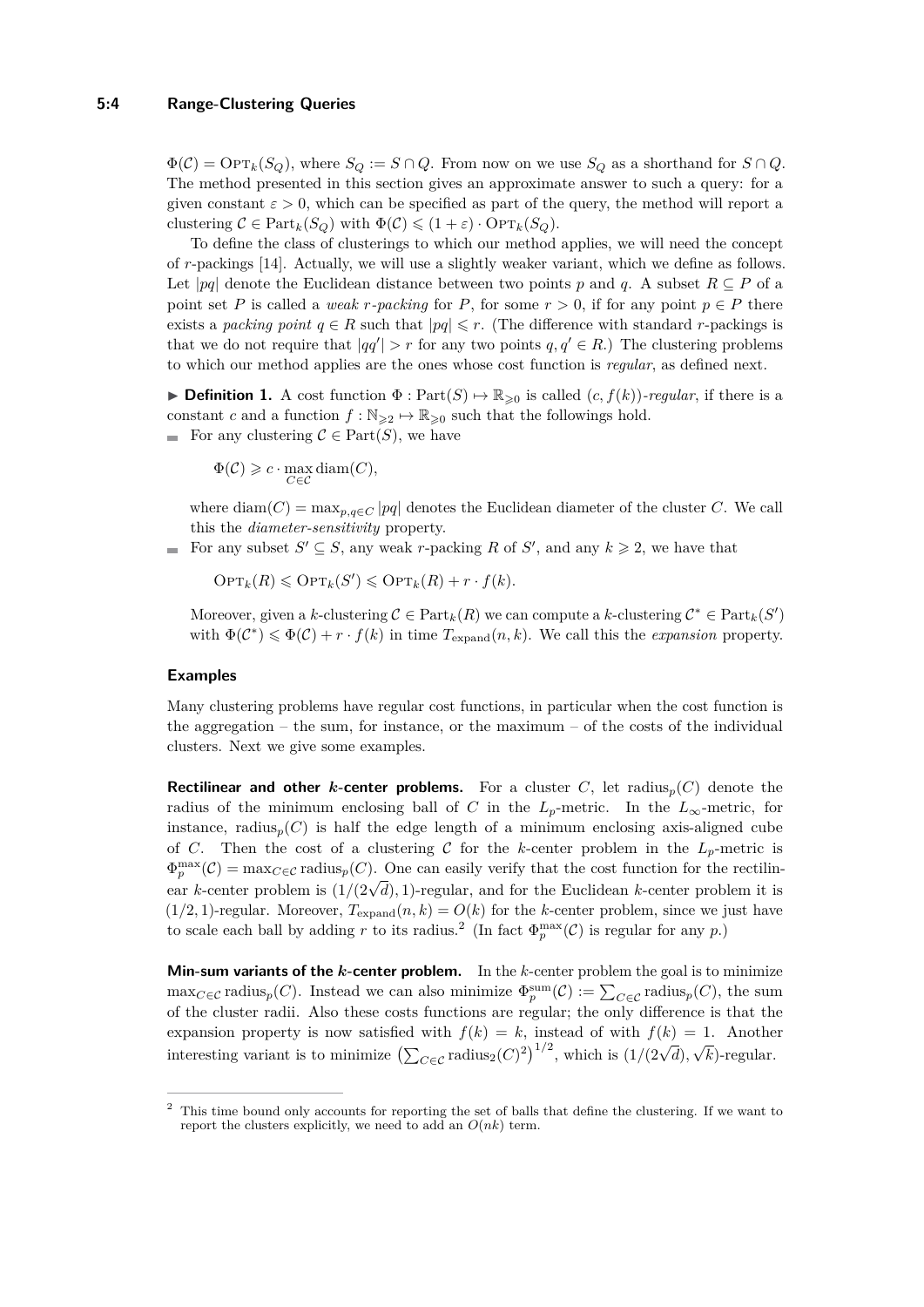**Minimum perimeter k-clustering problems.** For a cluster C of points in  $\mathbb{R}^2$ , define per(C) to be the length of the perimeter of the convex hull of *C*. In the minimum perimeter-sum clustering problem the goal is to compute a *k*-clustering  $C$  such that  $\Phi_{\text{per}} := \sum_{C \in \mathcal{C}} \text{per}(C)$  is minimized [\[6\]](#page-14-13). This cost function is (2*,* 2*πk*)-regular. Indeed, if we expand the polygons in a clustering C of a weak *r*-packing *R* by taking the Minkowski sum with a disk of radius *r*, then the resulting shapes cover all the points in *S*. Each perimeter increases by  $2\pi r$  in this process. To obtain a clustering, we then assign each point to the cluster of its closest packing point, so  $T_{\text{expand}}(n,k) = O(n \log n)$ .

**Non-regular costs functions.** Even though many clustering problems have regular costs functions, not all clustering problems do. For example, the *k*-means problem does not have a regular cost function. Minimizing the the max or sum of the areas of the convex hulls of the clusters is not regular either.

#### <span id="page-4-0"></span>**Our data structure and query algorithm**

We start with a high-level overview of our approach. Let *S* be the given point set on which we want to answer range-clustering queries, and let *Q* be the query range. We assume we have an algorithm SINGLESHOTCLUSTERING( $P, k$ ) that computes an optimal solution to the  $k$ -clustering problem (for the given cost function  $\Phi$ ) on a given point set *P*. (Actually, it is good enough if SINGLESHOTCLUSTERING(*P, k*) gives a  $(1 + ε)$ -approximation.) Our query algorithm proceeds as follows.

 $CLUSTERQUERY(k, Q, \varepsilon)$ 

- 1: Compute a lower bound LB on  $\text{OPT}_k(S_Q)$ .
- 2: Set  $r := \varepsilon \cdot LB/f(k)$  and compute a weak *r*-packing  $R_Q$  on  $S_Q$ .
- 3:  $C :=$  SINGLESHOTCLUSTERING( $R_Q, k$ ).
- 4: Expand C into a k-clustering  $C^*$  of cost at most  $\Phi(C) + r \cdot f(k)$  for  $S_Q$ .
- 5: **return**  $\mathcal{C}^*$ .

Note that Step [4](#page-4-0) is possible because  $\Phi$  is  $(c, f(k))$ -regular. The following lemma is immediate.

<span id="page-4-3"></span>**Example 2.**  $\Phi(\mathcal{C}^*) \leq (1+\varepsilon) \cdot \text{OPT}_k(S_Q)$ .

Next we show how to perform Steps [1](#page-4-0) and [2:](#page-4-0) we will describe a data structure that allows us to compute a suitable lower bound LB and a corresponding weak *r*-packing, such that the size of the *r*-packing depends only on  $\varepsilon$  and  $k$  but not on  $|S_Q|$ .

Our lower bound and *r*-packing computations are based on so-called cube covers. A *cube cover* of  $S_Q$  is a collection  $\beta$  of interior-disjoint cubes that together cover all the points in *S*<sup>*Q*</sup> and such that each *B* ∈ *B* contains at least one point from *S*<sup>*Q*</sup> (in its interior or on its boundary). Define the size of a cube  $B$ , denoted by  $size(B)$ , to be its edge length. The following lemma follows immediately from the fact that the diameter of a cube *B* in  $\mathbb{R}^d$  is  $\sqrt{d} \cdot \text{size}(B)$ .

<span id="page-4-2"></span>**► Lemma 3.** Let B be a cube cover of  $S_Q$  such that  $size(B) \leq r/\sqrt{d}$  for all  $B \in \mathcal{B}$ . Then *any subset*  $R \subseteq S_Q$  *containing a point from each cube*  $B \in \mathcal{B}$  *is a weak r*-packing for *S.* 

Our next lemma shows we can find a lower bound on  $\text{OPT}_k(S_Q)$  from a suitable cube cover.

<span id="page-4-1"></span>**If Lemma 4.** Suppose the cost function  $\Phi$  is  $(c, f(k))$ -regular. Let B be a cube cover of  $S_Q$  $such that$   $|\mathcal{B}| > k2^d$ . Then  $\text{OPT}_k(S_Q) \geqslant c \cdot \min_{B \in \mathcal{B}} \text{size}(B)$ .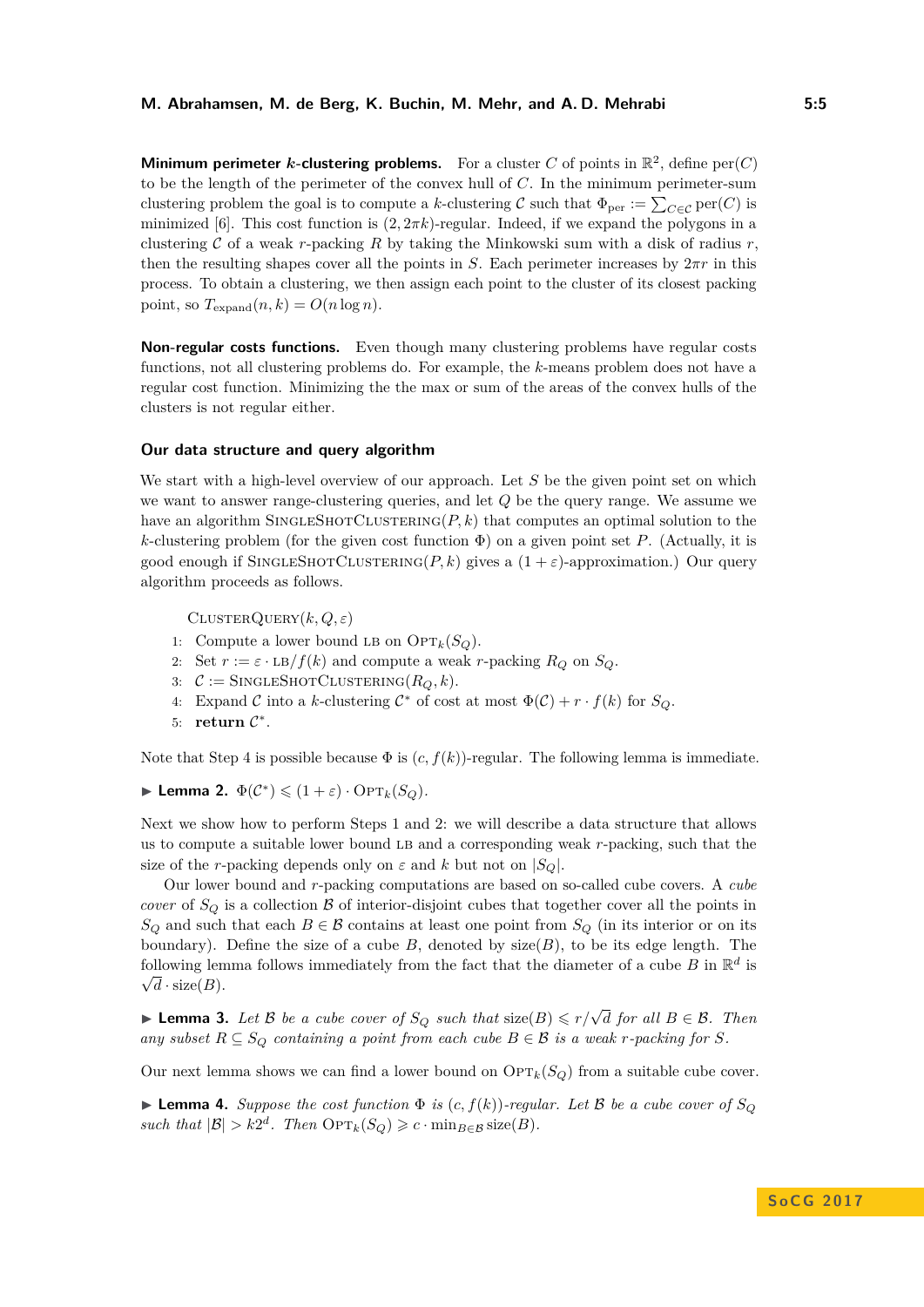#### **5:6 Range-Clustering Queries**

**Proof.** For two cubes  $B, B'$  such that the maximum  $x_i$ -coordinate of  $B$  is at most the minimum  $x_i$ -coordinate of  $B'$ , we say that  $B$  is *i*-below  $B'$  and  $B'$  is *i*-above  $B$ . We denote this relation by  $B \prec_i B'$ . Now consider an optimal *k*-clustering  $C_{opt}$  of  $S_Q$ . By the pigeonhole principle, there is a cluster  $C \in \mathcal{C}_{opt}$  containing points from at least  $2^d + 1$  cubes. Let  $\mathcal{B}_C$  be the set of cubes that contain at least one point in *C*.

Clearly, if there are cubes  $B, B', B'' \in \mathcal{B}_C$  such that  $B' \prec_i B \prec_i B''$  for some  $1 \leq i \leq d$ , then the cluster *C* contains two points (namely from  $B'$  and  $B''$ ) at distance at least size(*B*) from each other. Since  $\Phi$  is  $(c, f(k))$ -regular this implies that  $\Phi(\mathcal{C}_{opt}) \geq c \cdot size(B)$ , which proves the lemma.

Now suppose for a contradiction that such a triple  $B', B, B''$  does not exist. Then we can define a characteristic vector  $\Gamma(B) = (\Gamma_1(B), \ldots, \Gamma_d(B))$  for each cube  $B \in \mathcal{B}_C$ , as follows:

$$
\Gamma_i(B) = \begin{cases} 0 & \text{if no cube } B' \in \mathcal{B}_C \text{ is } i\text{-below } B \\ 1 & \text{otherwise} \end{cases}
$$

Since the number of distinct characteristic vectors is  $2^d$  <  $|B_C|$ , there must be two cubes  $B_1, B_2 \in B_C$  with identical characteristic vectors. However, any two interior-disjoint cubes can be separated by an axis-parallel hyperplane, so there is at least one  $i \in \{1, \ldots, d\}$ such that  $B_1 \prec_i B_2$  or  $B_2 \prec_i B_1$ . Assume w.l.o.g. that  $B_1 \prec_i B_2$ , so  $\Gamma_i(B_2) = 1$ . Since  $\Gamma(B_1) = \Gamma(B_2)$  there must be a cube  $B_3$  with  $B_3 \prec_i B_1$ . But then we have a triple  $B_3 \prec_i B_1 \prec_i B_2$ , which is a contradiction.

Next we show how to efficiently perform Steps [1](#page-4-0) and [2](#page-4-0) of CLUSTERQUERY. Our algorithm uses a compressed octree  $\mathcal{T}(S)$  on the point set *S*, which we briefly describe next.

For an integer *s*, let  $G_s$  denote the grid in  $\mathbb{R}^d$  whose cells have size  $2^s$  and for which the origin *O* is a grid point. A *canonical cube* is any cube that is a cell of a grid  $G_s$ , for some integer *s*. A *compressed octree* on a point set *S* in  $\mathbb{R}^d$  contained in a canonical cube *B* is a tree-like structure defined recursively, as follows.

- If  $|S| \leq 1$ , then  $\mathcal{T}(S)$  consists of a single leaf node, which corresponds to the cube *B*.
- If  $|S| > 1$ , then consider the cubes  $B_1, \ldots, B_{2^d}$  that result from cutting *B* into  $2^d$ equal-sized cubes.
	- If at least two of the cubes  $B_i$  contain at least one point from *S* then  $\mathcal{T}(S)$  consists of a root node with  $2^d$  children  $v_1, \ldots, v_{2^d}$ , where  $v_i$  is the root of a compressed octree for<sup>[3](#page-5-0)</sup>  $B_i \cap S$ .
	- If all points from *S* lie in the same cube  $B_i$ , then let  $B_{\text{in}} \subseteq B_i$  be the smallest canonical cube containing all points in *S*. Now  $\mathcal{T}(S)$  consists of a root node with two children: one child  $v$  which is the root of a compressed octree for  $S$  inside  $B_{\text{in}}$ , and one leaf node *w* which represents the donut region  $B \setminus B_{\text{in}}$ .

A compressed octree for a set *S* of *n* points in any fixed dimension can be computed in  $O(n \log n)$  time, assuming a model of computation where the smallest canonical cube of two points can be computed in  $O(1)$  time [\[14,](#page-14-12) Theorem 2.23]. For a node  $v \in \mathcal{T}(S)$ , we denote the cube or donut corresponding to *v* by  $B_v$ , and we define  $S_v := B_v \cap S$ . It will be convenient to slightly modify the compressed quadtree by removing all nodes *v* such that  $S_v = \emptyset$ . (These nodes must be leaves.) Note that this removes all nodes *v* such that  $B_v$ is a donut. As a result, the parent of a donut node now has only one child. The modified tree  $\mathcal{T}(S)$  – with a slight abuse of terminology we still refer to  $\mathcal{T}(S)$  as a compressed octree

<span id="page-5-0"></span><sup>&</sup>lt;sup>3</sup> Here we assume that points on the boundary between cubes are assigned to one of these cubes in a consistent manner.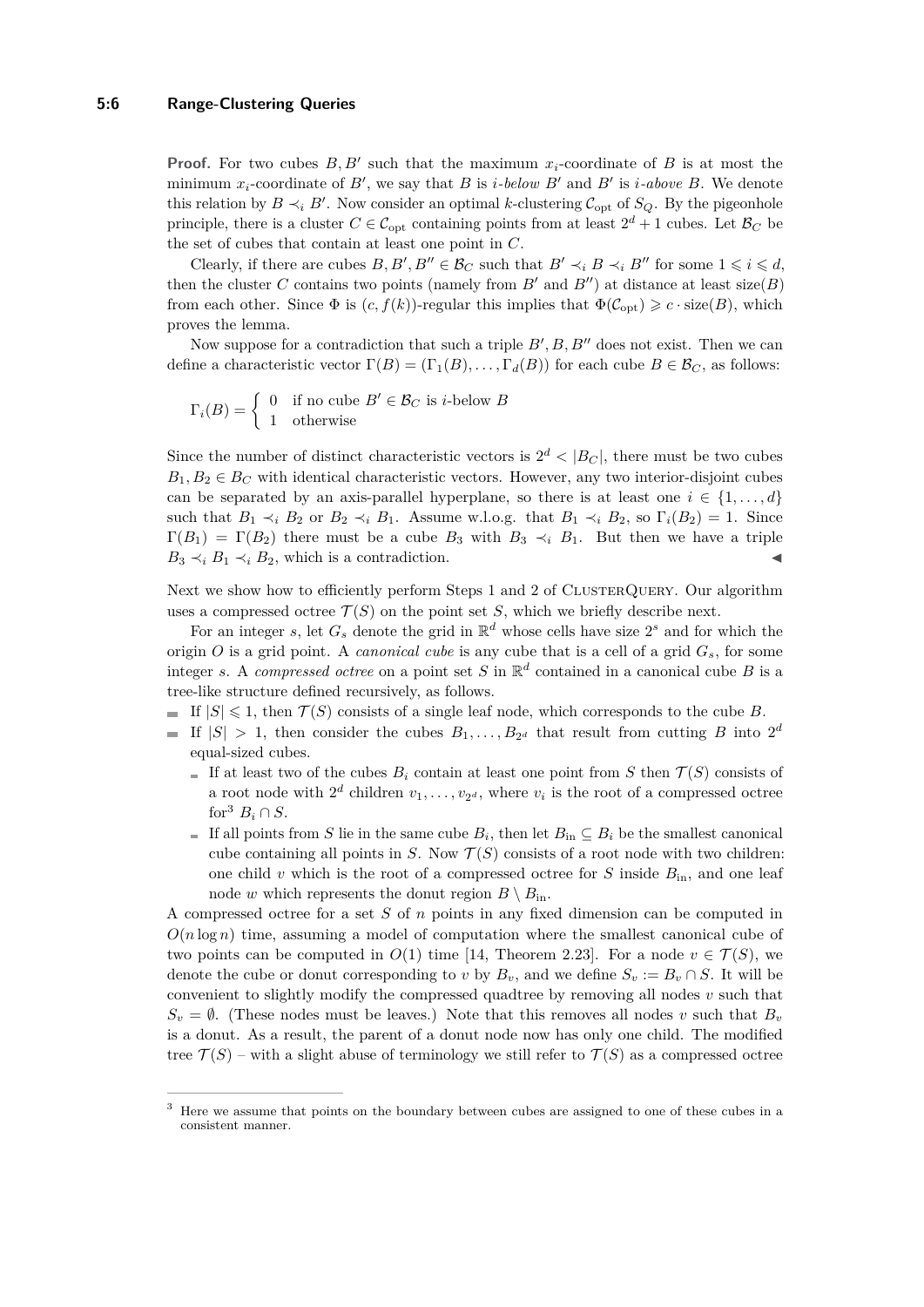<span id="page-6-0"></span>**Algorithm [1](#page-4-0)** Algorithm for Steps 1 and [2](#page-4-0) of CLUSTERQUERY, for a  $(c, f(k))$ -regular cost function. 1:  $\mathcal{B}_{\text{inner}} := B_{\text{root}(\mathcal{T}(S))}$  and  $\mathcal{B}_{\text{leaf}} := \emptyset$ . 2:  $\triangleright$  Phase 1: Compute a lower bound on  $\text{OPT}_k(S_Q)$ . 3: while  $|\mathcal{B}_{\text{inner}} \cup \mathcal{B}_{\text{leaf}}| \leqslant k2^{2d} \text{ and } \mathcal{B}_{\text{inner}} \neq \emptyset \textbf{ do}$ 4: Remove a largest cube  $B_v$  from  $\mathcal{B}_{\text{inner}}$ . Let  $v$  be the corresponding node. 5: **if**  $B_v \nsubseteq Q$  then 6: Compute  $\text{bb}(S_Q \cap B_v)$ , the bounding box of  $S_Q \cap B_v$ . 7: Find the deepest node *u* such that  $\text{bb}(S_Q \cap B_v) \subseteq B_u$  and set  $v := u$ . 8: **end if** 9: For each child *w* of *v* such that  $B_w \cap S_Q \neq \emptyset$ , insert  $B_w$  into  $\mathcal{B}_{\text{inner}}$  if *w* is an internal node and insert  $B_w$  into  $B_{\text{leaf}}$  if *w* is a leaf node. 10: **end while** 11: LB :=  $c \cdot \max_{B_v \in \mathcal{B}_{\text{inner}}} \text{size}(B_v)$ . 12:  $\triangleright$  Phase 2: Compute a suitable weak *r*-packing. 13:  $r := \varepsilon \cdot \text{LB}/f(k)$ . 14: **while**  $\mathcal{B}_{\text{inner}} \neq \emptyset$  do 15: Remove a cube  $B_v$  from  $B_{\text{inner}}$  and handle it as in lines [5–9,](#page-4-1) with the following change: if size $(B_w) \leq r/\sqrt{d}$  then always insert  $B_w$  into  $B_{\text{leaf}}$  (not into  $B_{\text{inner}}$ ). 16: **end while** 17: For each cube  $B_v \in \mathcal{B}_{\text{leaf}}$  pick a point in  $S_Q \cap B_v$  and put it into  $R_Q$ . 18: **return** *RQ*.

– has the property that any internal node has at least two children. We augment  $\mathcal{T}(S)$  by storing at each node *v* an arbitrary point  $p \in B_v \cap S$ .

Our algorithm descends into  $\mathcal{T}(S)$  to find a cube cover  $\mathcal{B}$  of  $S_Q$  consisting of canonical cubes, such that B gives us a lower bound on  $\text{OPT}_k(S_Q)$ . In a second phase, the algorithm then refines the cubes in the cover until they are small enough so that, if we select one point from each cube, we get a weak *r*-packing of  $S_Q$  for the appropriate value of *r*. The details are described in Algorithm [1,](#page-6-0) where we assume for simplicity that  $|S_Q| > 1$ . (The case  $|S_Q| \leq 1$ is easy to check and handle.)

Note that we continue the loop in lines  $3-9$  until we collect  $k2^{2d}$  cubes (and not  $k2^d$ , as Lemma [4](#page-4-1) would suggest) and that in line [11](#page-4-1) we take the maximum cube size (instead of the minimum, as Lemma [4](#page-4-1) would suggest).

<span id="page-6-1"></span> $\blacktriangleright$  **Lemma 5.** *The value* LB *computed by Algorithm [1](#page-6-0) is a correct lower bound on*  $\text{OPT}_k(S_Q)$ *, and the set*  $R_Q$  *is a weak r-packing for*  $r = \varepsilon \cdot \text{LB}/f(k)$  *of size*  $O(k(f(k)/(c \varepsilon))^d)$ .

**Proof.** As the first step to prove that LB is a correct lower bound, we claim that the loop in lines [3–9](#page-4-1) maintains the following invariant: (i)  $\bigcup (\mathcal{B}_{\text{inner}} \cup \mathcal{B}_{\text{leaf}})$  contains all points in  $S_Q$ , and (ii) each  $B \in \mathcal{B}_{\text{inner}}$  contains at least two points from  $S_Q$  and each  $B \in \mathcal{B}_{\text{leaf}}$  contains exactly one point from  $S_Q$ . This is trivially true before the loop starts, under our assumption that  $|S_Q| \geq 2$ . Now suppose we handle a cube  $B_v \in \mathcal{B}_{\text{inner}}$ . If  $B_v \subseteq Q$  then we insert the cubes  $B_w$  of all children into  $B_{\text{inner}}$  or  $B_{\text{leaf}}$ , which restores the invariant. If  $B_v \not\subseteq Q$  then we first replace *v* by *u*. The condition  $\text{bb}(S_Q \cap B_v) \subseteq B_u$  guarantees that all points of  $S_Q$ in  $B_v$  are also in  $B_u$ . Hence, if we then insert the cubes  $B_w$  of *u*'s children into  $B_{\text{inner}}$  or  $\mathcal{B}_{\text{leaf}}$ , we restore the invariant. Thus at any time, and in particular after the loop, the set  $\mathcal{B}_{\text{inner}} \cup \mathcal{B}_{\text{leaf}}$  is a cube cover of  $S_Q$ .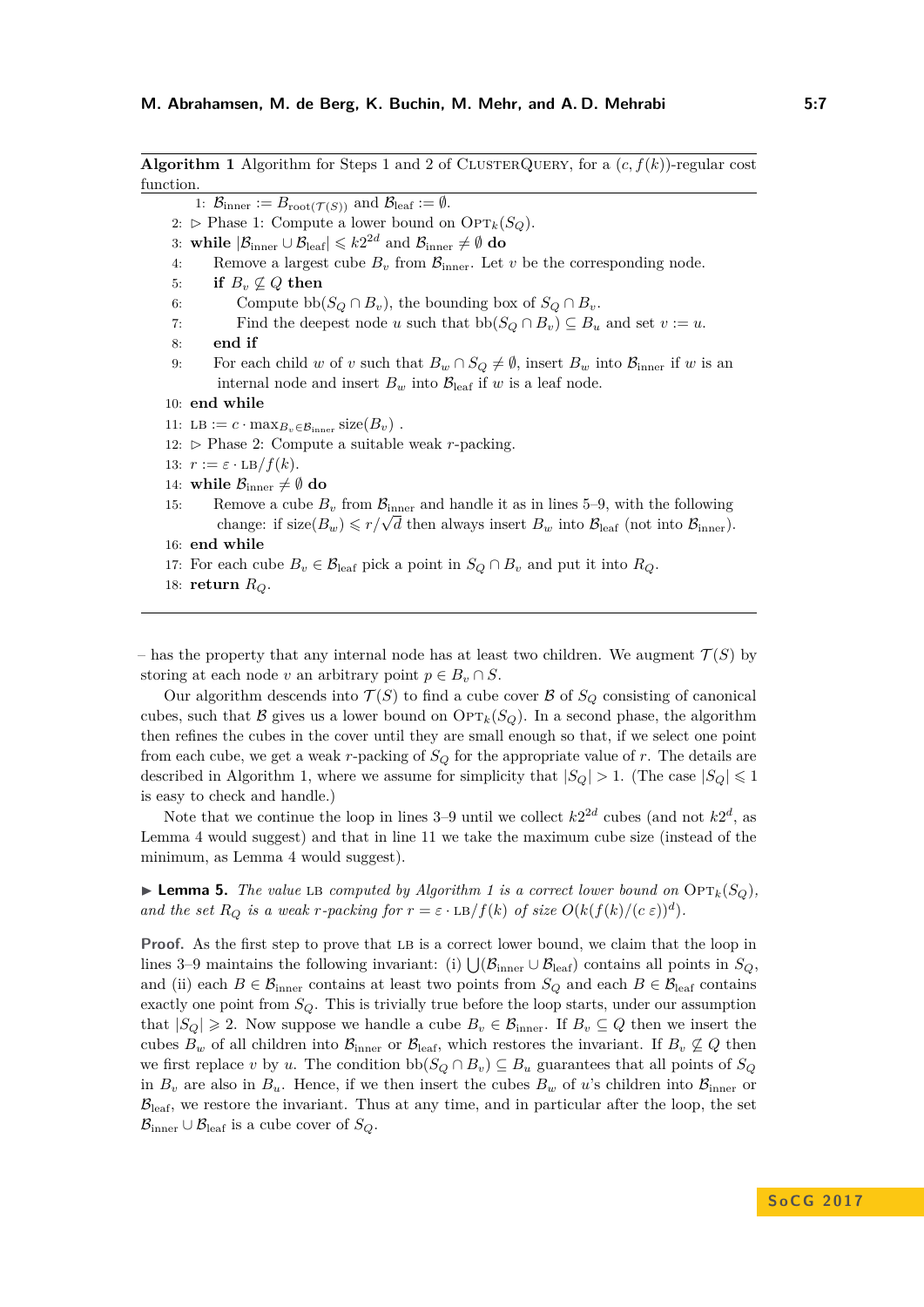#### **5:8 Range-Clustering Queries**

To complete the proof that LB is a correct lower bound we do not work with the set  $\mathcal{B}_{\text{inner}} \cup \mathcal{B}_{\text{leaf}}$  directly, but we work with a set B defined as follows. For a cube  $B_v \in \mathcal{B}_{\text{inner}} \cup \mathcal{B}_{\text{leaf}}$ , define parent $(B_v)$  to be the cube  $B_u$  corresponding to the parent node *u* of *v*. For each cube  $B_v \in \mathcal{B}_{\text{inner}} \cup \mathcal{B}_{\text{leaf}}$  we put one cube into  $\mathcal{B}_{\text{real}}$ , as follows. If there is another cube  $B_w \in \mathcal{B}_{\text{inner}} \cup \mathcal{B}_{\text{leaf}}$  such that parent $(B_w) \subsetneq \text{parent}(B_v)$ , then we put  $B_v$  itself into  $\mathcal{B}_{\text{real}}$ , and otherwise we put parent $(B_v)$  into B. Finally, we remove all duplicates from B. Since  $\mathcal{B}_{\text{inner}} \cup \mathcal{B}_{\text{leaf}}$  is a cube cover for  $S_Q$  – that is, the cubes in  $\mathcal{B}_{\text{inner}} \cup \mathcal{B}_{\text{leaf}}$  are disjoint and they cover all points in  $S_Q$  – the same is true for  $\beta$ . Moreover, the only duplicates in  $\beta$  are cubes that are the parent of multiple nodes in  $\mathcal{B}_{\text{inner}} \cup \mathcal{B}_{\text{leaf}}$ , and so  $|\mathcal{B}| \geq |\mathcal{B}_{\text{inner}} \cup \mathcal{B}_{\text{leaf}}|/2^d > k2^d$ . By Lemma [4](#page-4-1) we have  $\text{OPT}_k(S_Q) \geqslant c \cdot \min_{B_v \in \mathcal{B}} \text{size}(B_v)$ .

It remains to argue that  $\min_{B_v \in \mathcal{B}} \text{size}(B_v) \geq \max_{B_v \in \mathcal{B}_{\text{inner}}} \text{size}(B_v)$ . We prove this by contradiction. Hence, we assume  $\min_{B_v \in \mathcal{B}} \text{size}(B_v) < \max_{B_v \in \mathcal{B}_{inner}} \text{size}(B_v)$  and we define  $B := \arg \min_{B_v \in \mathcal{B}} \text{size}(B_v)$  and  $B' := \arg \max_{B_v \in \mathcal{B}_{\text{inner}}} \text{size}(B_v)$ . Note that for any cube  $B_v \in \mathcal{B}$  either  $B_v$  itself is in  $\mathcal{B}_{\text{inner}} \cup \mathcal{B}_{\text{leaf}}$  or  $B_v = \text{parent}(B_w)$  for some cube  $B_w \in \mathcal{B}_{\text{inner}} \cup \mathcal{B}_{\text{leaf}}$ . We now make the following case distinction.

**Case I:**  $B = \text{parent}(B_w)$  for some cube  $B_w \in \mathcal{B}_{\text{inner}} \cup \mathcal{B}_{\text{leaf}}$ . But this is an immediate contradiction since Algorithm [1](#page-6-0) would have to split  $B'$  before splitting  $B$ .

**Case II:**  $B \in \mathcal{B}_{\text{inner}} \cup \mathcal{B}_{\text{leaf}}$ . Because *B* itself was put into *B* and not parent(*B*), there exists a cube  $B_w \in \mathcal{B}_{\text{inner}} \cup \mathcal{B}_{\text{leaf}}$  such that parent $(B) \supsetneq \text{parent}(B_w)$ , which means size(parent $(B_w)$ ) < size(parent(*B*)). In order to complete the proof, it suffices to show that size(parent( $B_w$ ))  $\leq$ size(*B*). Indeed, since *B*<sup>*i*</sup> has not been split by Algorithm [1](#page-6-0) (because  $B' \in \mathcal{B}_{\text{inner}}$ ) we know that  $size(B') \leq size(parent(B_w))$ . This inequality along with the inequality size(parent( $B_w$ ))  $\leq$  $size(B)$  imply that  $size(B') \leq size(B)$  which is in contradiction with  $size(B) < size(B')$ . To show that size(parent $(B_w)$ )  $\leq$  size(*B*) we consider the following two subcases. (i) parent(*B*) is a degree-1 node. This means that  $\text{parent}(B)$  corresponds to a cube that was split into a donut and the cube corresponding to  $B$ . Since the cube corresponding to  $B<sub>w</sub>$  must be completely inside the cube corresponding to parent(*B*) (because size(parent( $B_w$ ))  $\langle$  size(parent(*B*))) and a donut is empty we conclude that the cube corresponding to  $B_w$  must be completely inside the cube corresponding to *B*. Hence, size(parent $(B_w)$ )  $\leq$  size(*B*). (ii) parent(*B*) is not a degree-1 node. The inequality  $size(parent(B_w)) < size(parent(B))$  along with the fact that parent(*B*) is not a degree-1 node imply that  $size(parent(B_w)) \leq size(B)$ .

This completes the proof that LB is a correct lower bound. Next we prove that  $R_Q$  is a weak *r*-packing for  $r = \varepsilon \cdot \text{LB}/f(k)$ . Observe that after the loop in lines [14–16,](#page-4-1) the set  $\mathcal{B}_{\text{leaf}}$  is still a cube cover of  $S_Q$ . Moreover, each cube  $B_v \in \mathcal{B}_{\text{leaf}}$  either contains a single point from *S*<sup>*Q*</sup> or its size is at most *r*/ $\sqrt{d}$ . Lemma [3](#page-4-2) then implies that *R*<sup>*Q*</sup> is a weak *r*-packing for the desired value of *r*.

It remains to bound the size of *RQ*. To this end we note that at each iteration of the loop in lines [3–9](#page-4-1) the size of  $\mathcal{B}_{\text{inner}} \cup \mathcal{B}_{\text{leaf}}$  increases by at most  $2^d - 1$ , so after the loop we have  $|\mathcal{B}_{\text{inner}} \cup \mathcal{B}_{\text{leaf}}| \leq k2^{2d} + 2^d - 1$ . The loop in lines [14–16](#page-4-1) replaces each cube  $B_v \in \mathcal{B}_{\text{inner}}$ by a number of smaller cubes. Since  $LB = c \cdot \max_{B_v \in \mathcal{B}_{\text{inner}}} \text{size}(B_v)$  and  $r = \varepsilon \cdot LB/f(k)$ , each cube  $B_v$  is replaced by only  $O((f(k)2^d \sqrt{d}/(c \epsilon))^d)$  smaller cubes. Since *d* is a fixed constant, the total number of cubes we end up with (which is the same as the size of the *r*-packing) is  $O(k(f(k)/(c \varepsilon))^d)$ .  $\blacksquare$ ).

Lemma [5,](#page-6-1) together with Lemma [2,](#page-4-3) establishes the correctness of our approach. To achieve a good running time, we need a few supporting data structures.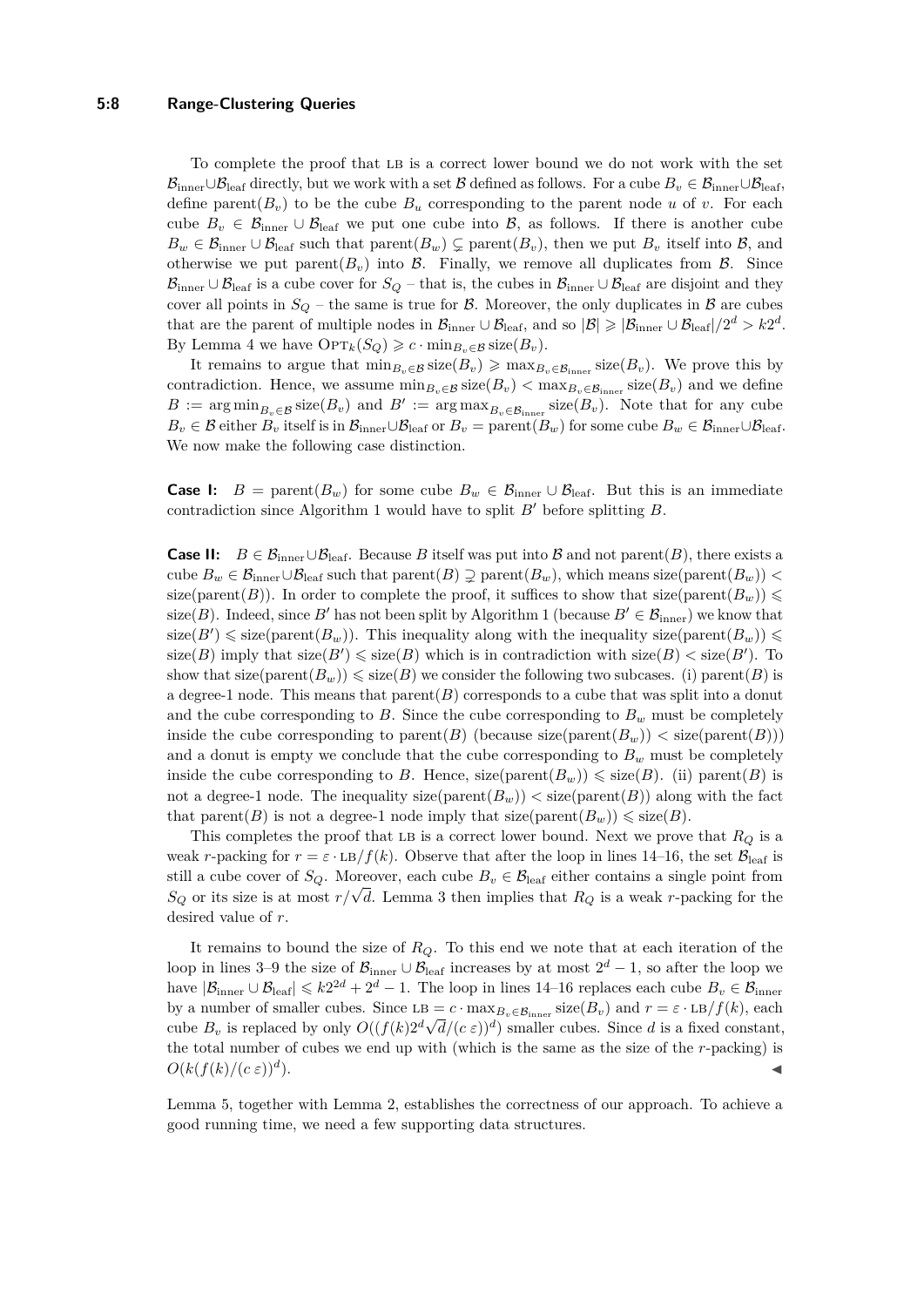#### **M. Abrahamsen, M. de Berg, K. Buchin, M. Mehr, and A. D. Mehrabi 5:9**

- We need a data structure that can answer the following queries: given a query box  $Z$ , find the deepest node *u* in  $\mathcal{T}(S)$  such that  $Z \subseteq B_u$ . With a *centroid-decomposition tree*  $\mathcal{T}_{\text{cd}}$  we can answer such queries in  $O(\log n)$  time; see the full version for details.
- We need a data structure  $D$  that can answer the following queries on  $S$ : given a query  $\overline{a}$ box *Z* and an integer  $1 \leq i \leq d$ , report a point in *S* ∩ *Z* with maximum *x*<sub>*i*</sub>-coordinate, and one with minimum *x*<sub>i</sub>-coordinate. It is possible to answer such queries in  $O(\log^{d-1} n)$ time with a range tree (with fractional cascading), which uses  $O(n \log^{d-1} n)$  storage. Note that this also allows us to compute the bounding box of  $S \cap Z$  in  $O(\log^{d-1} n)$  time. (In fact slightly better bounds are possible [\[19\]](#page-15-5), but for simplicity we stick to using standard data structures.)
- $\blacktriangleright$  **Lemma 6.** *Algorithm [1](#page-6-0) runs in*  $O(k(f(k)/(c \varepsilon))^d + k((f(k)/(c \varepsilon))\log n)^{d-1})$  *time.*

**Proof.** The two key observations in the proof are the following. First, when  $B_v \not\subseteq Q$  we replace *v* by the deepest node *u* such that  $\text{bb}(S_Q \cap B_v) \subseteq B_u$ , which implies at least two of the children of *u* must contain a point in *SQ*. From this we conclude that the number of iterations in Phase 1 is bounded by  $k2^{2d}$ . Second, we use the fact that in Phase 2 the computation of  $\text{bb}(S_Q \cap B_v)$  is only needed when  $B_v \not\subseteq Q$ . The complete proof is in the full version.

This leads to the following theorem.

**Findment 7.** Let S be a set of *n* points in  $\mathbb{R}^d$  and let  $\Phi$  be a  $(c, f(k))$ -regular cost function. *Suppose we have an algorithm that solves the given clustering problem on a set of m points in*  $T_{ss}(m, k)$  *time. Then there is a data structure that uses*  $O(n \log^{d-1} n)$  *storage such that, for a query range Q and query values*  $k \geqslant 2$  *and*  $\varepsilon > 0$ *, we can compute a*  $(1 + \varepsilon)$ *-approximate answer to a range-clustering query in time*

$$
O\left(k\left(\frac{f(k)}{c \varepsilon} \cdot \log n\right)^{d-1} + T_{\text{ss}}\left(k\left(\frac{f(k)}{c \varepsilon}\right)^d, k\right) + T_{\text{expand}}(n, k)\right).
$$

As an example application we consider *k*-center queries in the plane. (The result for rectilinear 2-center queries is actually inferior to the exact solution presented later.)

**Corollary 8.** Let S be a set of *n* points in  $\mathbb{R}^2$ . There is a data structure that uses  $O(n \log n)$ *storage such that, for a query range Q and query values*  $k \geqslant 2$  *and*  $\varepsilon > 0$ *, we can compute a*  $(1 + \varepsilon)$ -approximate answer to a *k*-center query within the following bounds:

- (i) *for the rectilinear case with*  $k = 2, 3$ *, the query time is*  $O((1/\varepsilon) \log n + 1/\varepsilon^2)$ *;*
- (ii) *for the rectilinear case with*  $k = 4, 5$ *, the query time is*  $O((1/\varepsilon) \log n + (1/\varepsilon^2) \text{polylog}(1/\varepsilon))$ *;*
- (iii) *for the Euclidean case with*  $k = 2$ , the expected query time is  $O((1/\varepsilon) \log n + (1/\varepsilon^2))$  $\log^2(1/\varepsilon)$ );
- (iv) *for the rectilinear case with*  $k > 5$  *and the Euclidean case with*  $k > 2$  *the query time is*  $O((k/\varepsilon)\log n + (k/\varepsilon)^{O(\sqrt{k})}).$

**Proof.** Recall that the cost function for the *k*-center problem is  $(1/(2\sqrt{d}), 1)$ -regular for the rectilinear case and  $(1/2, 1)$ -regular for the Euclidean case. We now obtain our results by plugging in the appropriate algorithms for the single-shot version. For (i) we use the linear-time algorithm of Hoffmann [\[16\]](#page-14-4), for (ii) we use the  $O(n \cdot \text{polylog} n)$  algorithm of Sharir and Welzl [\[23\]](#page-15-2), for (iii) we use the  $O(n \log^2 n)$  randomized algorithm of Eppstein [\[12\]](#page-14-2), for (iv) we use the  $n^{O(\sqrt{k})}$  algorithm of Agarwal and Procopiuc [\[3\]](#page-14-14).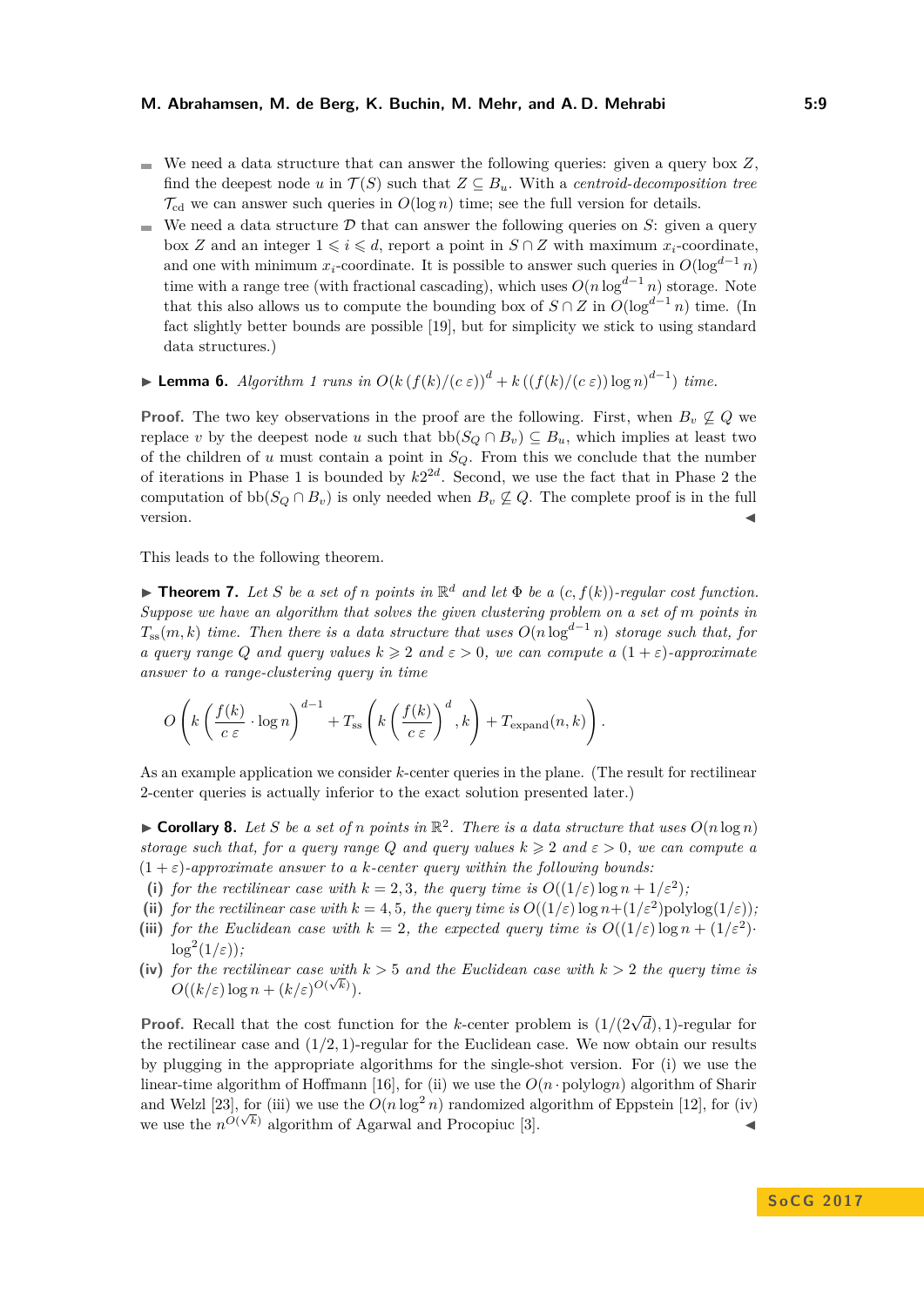#### **5:10 Range-Clustering Queries**

## **3 Approximate Capacitated** *k***-Center Queries**

In this section we study the capacitated variant of the rectilinear *k*-center problem in the plane. In this variant we want to cover a set *S* of *n* points in  $\mathbb{R}^2$  with *k* congruent squares of minimum size, under the condition that no square is assigned more than  $\alpha \cdot n/k$  points, where  $\alpha > 1$  is a given constant. For a capacitated rectilinear *k*-center query this means we want to assign no more than  $\alpha \cdot |S_O|/k$  points to each square. Our data structure will report a  $(1 + \varepsilon, 1 + \delta)$ -approximate answer to capacitated rectilinear *k*-center queries: given a query range *Q*, a natural number  $k \ge 2$ , a constant  $\alpha > 1$ , and real numbers  $\varepsilon, \delta > 0$ , it computes a set  $\mathcal{C} = \{b_1, \ldots, b_k\}$  of congruent squares such that:

- Each  $b_i$  can be associated to a subset  $C_i \subseteq S_Q \cap b_i$  such that  $\{C_1, \ldots, C_k\}$  is a *k*-clustering of  $S_Q$  and  $|C_i| \leq (1 + \delta)\alpha \cdot |S_Q|/k$ ; and
- The size of the squares in C is at most  $(1+\varepsilon)\cdot \text{OPT}_k(S_Q, \alpha)$ , where  $\text{OPT}_k(S_Q, \alpha)$  is the value  $\blacksquare$ of an optimal solution to the problem on  $S_Q$  with capacity upper bound  $U_Q := \alpha \cdot |S_Q|/k$ . Thus we allow ourselves to violate the capacity constraint by a factor  $1 + \delta$ .

To handle the capacity constraints, it is not sufficient to work with *r*-packings – we also need *δ*-approximations. Let *P* be a set of points in  $\mathbb{R}^2$ . A *δ*-approximation of *P* with respect to rectangles is a subset  $A \subseteq P$  such that for any rectangle  $\sigma$  we have

$$
\left| \left| P \cap \sigma \right| / |P| - \left| A \cap \sigma \right| / |A| \right| \leq \delta.
$$

From now on, whenever we speak of  $\delta$ -approximations, we mean  $\delta$ -approximations with respect to rectangles. Our method will use a special variant of the capacitated *k*-center problem, where we also have points that must be covered but do not count for the capacity:

<span id="page-9-0"></span>**Definition 9.** Let  $R \cup A$  be a point set in  $\mathbb{R}^2$ ,  $k \ge 2$  a natural number, and *U* a capacity bound. The  $0/1$ -weighted capacitated k-center problem in  $\mathbb{R}^2$  is to compute a set  $\mathcal{C} = \{b_1, \ldots, b_k\}$  of congruent squares of minimum size where each  $b_i$  is associated to a subset  $C_i \subseteq (R \cup A) \cap b_i$  such that  $\{C_1, \ldots, C_k\}$  is a *k*-clustering of  $R \cup A$  and  $|C_i \cap A| \leq U$ .

For a square *b*, let  $\exp(\mathbf{a}(h, r))$  denote the square *b* expanded by *r* on each side (so its radius in the  $L_{\infty}$ -metric increases by *r*). Let 0/1-WEIGHTEDKCENTER be an algorithm for the single-shot capacitated rectilinear *k*-center problem. Our query algorithm is as follows.

CapacitatedKCenterQuery(*k, Q, α, ε, δ*)

- 1: Compute a lower bound LB on  $\text{OPT}_k(S_Q)$ .
- 2: Set  $r := \varepsilon \cdot \text{LB}/f(k)$  and compute a weak *r*-packing  $R_Q$  on  $S_Q$ .
- 3: Set  $\delta_Q := \delta/16k^3$  and compute a  $\delta_Q$ -approximation  $A_Q$  on  $S_Q$ .
- 4: Set  $U := (1+\delta/2) \cdot \alpha \cdot |A_O|/k$  and  $C := 0/1$ -WEIGHTEDKCENTER( $R_O \cup A_O, k, U$ ).
- 5:  $C^* := \{ \text{expand}(b, r) : b \in C \}.$
- 6: **return**  $\mathcal{C}^*$ .

Note that the lower bound computed in Step [1](#page-9-0) is a lower bound on the uncapacitated problem (which is also a lower bound for the capacitated problem). Hence, for Steps [1](#page-9-0) and [2](#page-9-0) we can use the algorithm from the previous section. How Step [3](#page-9-0) is done will be explained later. First we show that the algorithm gives a  $(1 + \varepsilon, 1 + \delta)$ -approximate solution. We start by showing that we get a valid solution that violates the capacity constraint by at most a factor  $(1 + \delta)$ . (See the full version for a proof.)

<span id="page-9-1"></span>► **Lemma 10.** *Let*  $\{b_1, \ldots, b_k\} := C^*$  *be the set of squares computed in Step [5.](#page-9-0) There exists* a partition  $\{C_1,\ldots,C_k\}$  of  $S_Q$  such that  $C_i \subseteq b_i$  and  $|C_i| \leq (1+\delta) \cdot U_Q$  for each  $1 \leq i \leq k$ , and such a partition can be computed in  $O(k^2 + n \log n)$  time.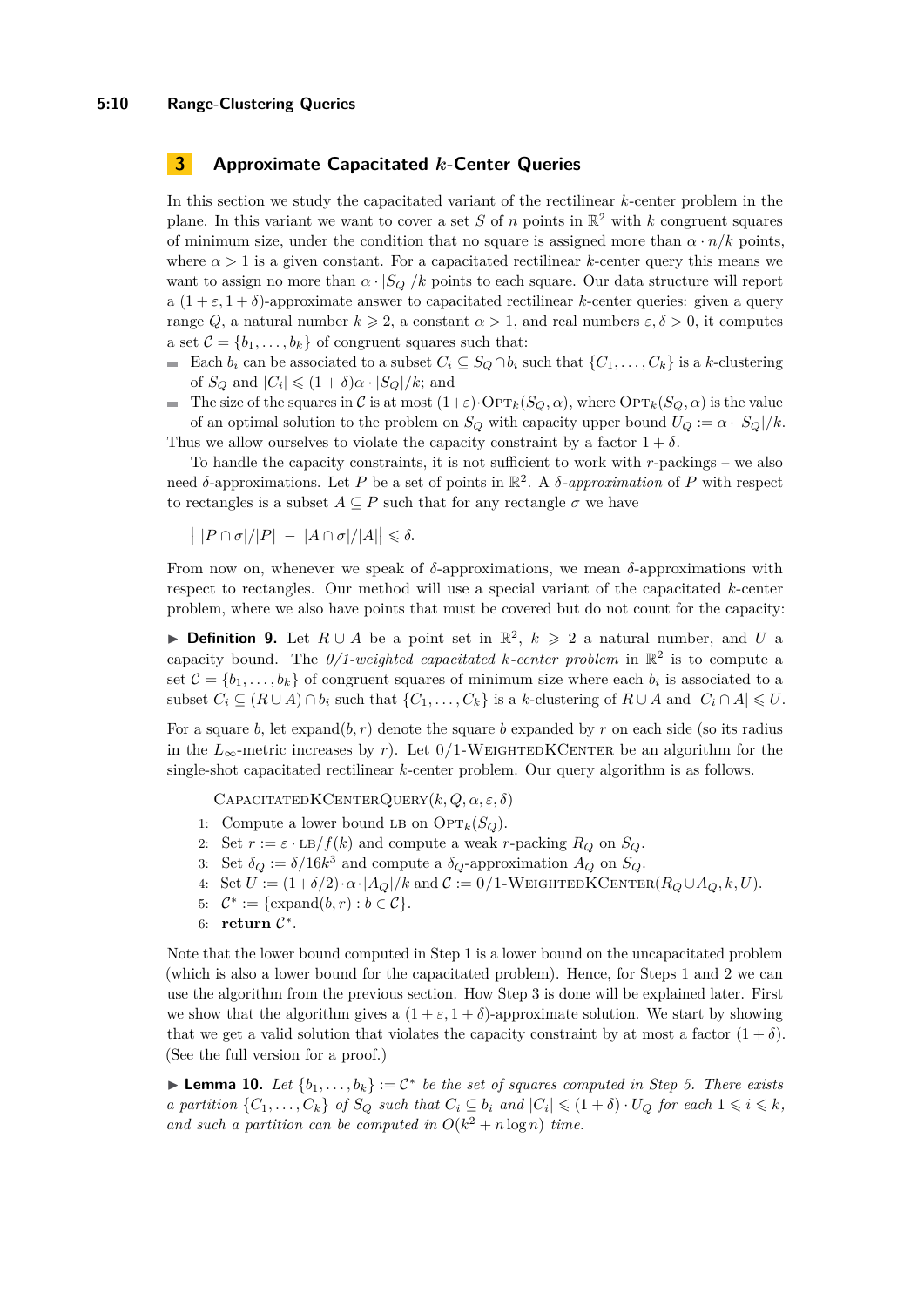We also need to prove that we get a  $(1+\varepsilon)$ -approximate solution. For this it suffices to show that an optimal solution  $\mathcal{C}_{opt}$  to the problem on  $S_Q$  is a valid solution on  $R_Q \cup A_Q$ . We can prove this by a similar approach as in the proof of the previous lemma.

# ► **Lemma 11.** *The size of the squares in*  $\mathcal{C}^*$  *is at most*  $(1+\varepsilon) \cdot \text{OPT}_k(S_Q, \alpha)$ *.*

To make CAPACITATEDKCENTERQUERY run efficiently, we need some more supporting data structures. In particular, we need to quickly compute a  $\delta_Q$ -approximation within our range  $Q$ . We use the following data structures.

- We compute a collection  $A_1, \ldots, A_{\log n}$  where  $A_i$  is a  $(1/2^i)$ -approximation on *S* using the algorithm of Phillips [\[21\]](#page-15-6). This algorithm computes, given a planar point set *P* of size *m* and a parameter  $\delta$ , a  $\delta$ -approximation of size  $O((1/\delta) \log^4(1/\delta) \cdot \text{polylog}(\log(1/\delta)))$ in time  $O((n/\delta^3) \cdot \text{polylog}(1/\delta))$ . We store each  $A_i$  in a data structure for orthogonal range-reporting queries. If we use a range tree with fractional cascading, the data structure uses  $O(|A_i| \log |A_i|)$  storage and we can compute all the points in  $A_i \cap Q$  in time  $O(\log n + |A_i \cap Q|)$ .
- $\blacksquare$  We store *S* in a data structure for orthogonal range-counting queries. There is such a data structure that uses  $O(n)$  storage and such that queries take  $O(\log n)$  time [\[9\]](#page-14-15).

We can now compute a  $\delta_Q$ -approximation for  $S_Q$  as follows.

 $DELTAAPPROX(Q, \delta_Q)$ 

- 1: Find the smallest value for *i* such that  $\frac{1}{2^i} \leq \frac{\delta_Q}{4} \frac{|S_Q|}{|S|}$ , and compute  $A := Q \cap A_i$ .
- 2: Compute a  $(\delta_Q/2)$ -approximation  $A_Q$  on  $A$  using the algorithm by Phillips [\[21\]](#page-15-6).
- 3: **return** *AQ*.

 $\blacktriangleright$  **Lemma 12.** DELTAAPPROX $(Q, \delta_Q)$  computes a  $\delta_Q$ -approximation of size  $O\left(\frac{1}{\delta_Q}\text{polylog}\frac{1}{\delta_Q}\right)$ *on*  $S_Q$  *in time*  $O((\log n/\delta_Q)^4 \text{polylog}(\log n/\delta_Q)).$ 

The only thing left is now an algorithm  $0/1$ -WEIGHTEDKCENTER( $R_Q \cup A_Q, k, U$ ) that solves the 0/1-weighted version of the capacitated rectilinear *k*-center problem. Here we use the following straightforward approach. Let  $m := |R_Q \cup A_Q|$ . First we observe that at least one square in an optimal solution has points on opposite edges. Hence, to find the optimal size we can do a binary search over  $O(m^2)$  values, namely the horizontal and vertical distances between any pair of points. Moreover, given a target size *s* we can push all squares such that each has a point on its bottom edge and a point on its left edge. Hence, to test if there is a solution of a given target size *s*, we only have to test  $O(m^{2k})$  sets of *k* squares. To test such a set  $\mathcal{C} = \{b_1, \ldots, b_k\}$  of squares, we need to check if the squares cover all points in  $R_Q \cup A_Q$  and if we can assign the points to squares such that the capacity constraint is met. For the latter we need to solve a flow problem, which can be done in  $O(m^2k)$  time; see the full version. Thus each step in the binary search takes  $O(m^{2k+2}k)$ , leading to an overall time complexity for  $0/1$ -WEIGHTEDKCENTER( $R_Q \cup A_Q, k, U$ ) of  $O(m^{2k+2}k \log m)$ , where  $m = |R_Q \cup A_Q| = O\left(k/\varepsilon^2 + (1/\delta_Q) \text{polylog}(1/\delta_Q)\right)$ , where  $\delta_Q = \Theta(\delta/k^3)$ .

The following theorem summarizes the results in this section.

**Theorem 13.** Let S be a set of *n* points in  $\mathbb{R}^2$ . There is a data structure that uses  $O(n \log n)$  *storage such that, for a query range Q and query values*  $k \geq 2$ ,  $\varepsilon > 0$  *and*  $\delta > 0$ , we can compute a  $(1 + \varepsilon, 1 + \delta)$ -approximate answer to a rectilinear *k*-center query  $\int \sin O^{*}((k/\varepsilon) \log n + ((k^{3}/\delta) \log n)^{4} + (k/\varepsilon^{2} + (k^{3}/\delta))^{2k+2})$  *time, where the O*<sup>\*</sup>-notation hides  $O(\text{polylog}(k/\delta))$  *factors.*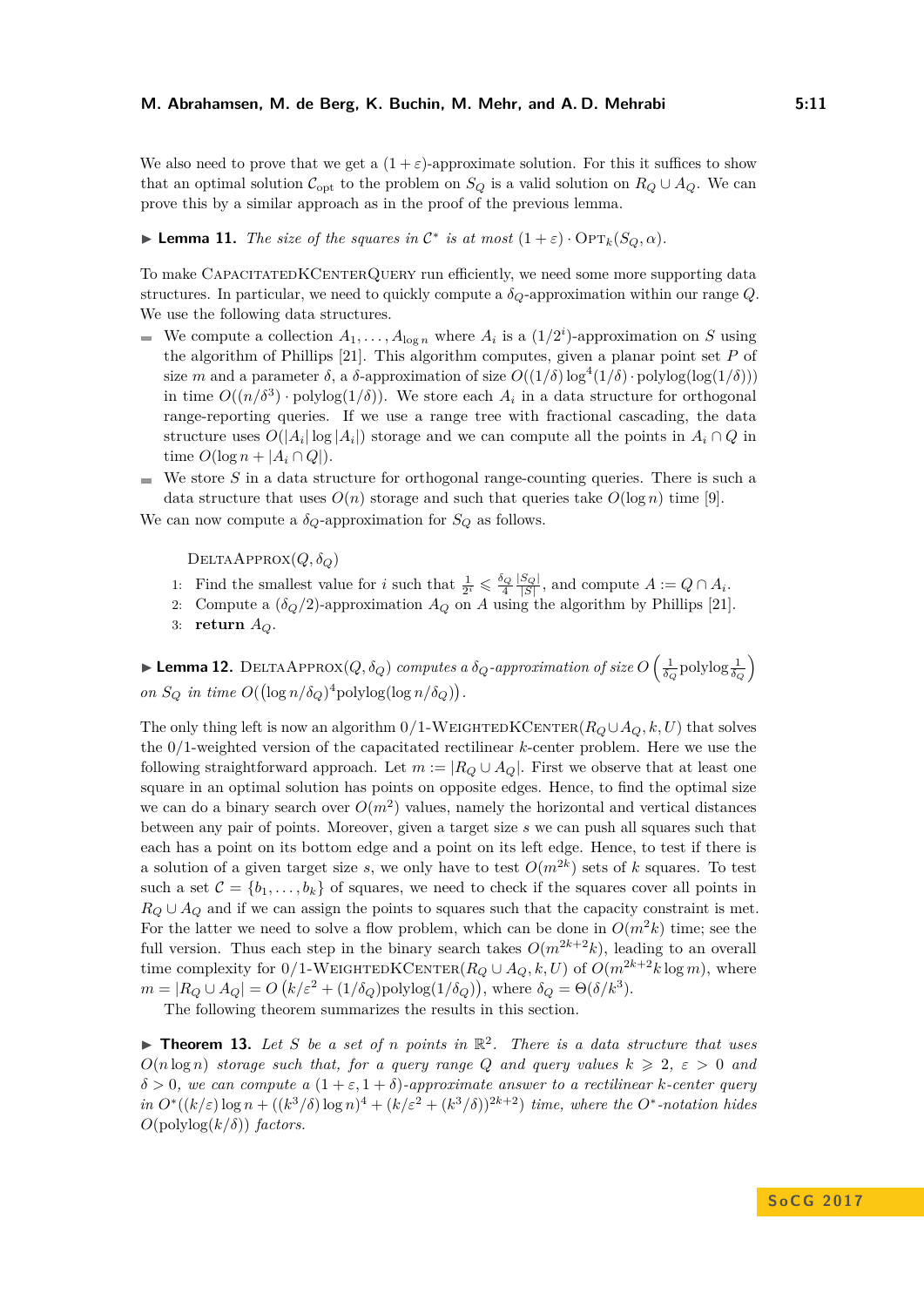#### **5:12 Range-Clustering Queries**

Note that for constant *k* and  $\varepsilon = \delta$  the query time simplifies to  $O^*((1/\varepsilon^4) \log^4 n + (1/\varepsilon)^{4k+4})$ . Also note that the time bound stated in the theorem only includes the time to compute the set of squares defining the clustering. If we want to also report an appropriate assignment of points to the squares, we have to add an  $O(k^2 + |S_Q| \log |S_Q|)$  term; see Lemma [10.](#page-9-1)

 $\blacktriangleright$  Remark. The algorithm can be generalized to the rectilinear *k*-center problem in higher dimensions, and to the Euclidean *k*-center problem; we only need to plug in an appropriate *δ*-approximation algorithm and an appropriate algorithm for the 0/1-weighted version of the problem.

# **4 Exact** *k***-Center Queries in** R **1**

In this section we consider *k*-center queries in  $\mathbb{R}^1$ . Here we are given a set *S* of *n* points in  $\mathbb{R}^1$  that we wish to preprocess into a data structure such that, given a query interval  $Q$  and a natural number  $k \geq 2$ , we can compute a set C of at most k intervals of the same length that together cover all points in  $S_Q := S \cap Q$  and whose length is minimum. We obtain the following result (complete proof in the full version).

**Find 14.** Let S be a set of *n* points in  $\mathbb{R}^1$ . There is a data structure that uses  $O(n)$ *storage such that, for a query range*  $Q$  *and a query value*  $k \geq 2$ *, we can answer a rectilinear*  $k$ -center query in  $O(\min\{k^2 \log^2 n, 3^k \log n\})$  time.

**Proof Sketch.** We present two approaches, one with  $O(k^2 \log^2 n)$  query time and one with  $O(3^k \log n)$  query time. Let  $p_1, \ldots, p_n$  be the points in *S*, sorted from left to right.

The first approach uses a subroutine DECIDER which, given an interval  $Q'$ , a length  $L$ and an integer  $\ell \leq k$ , can decide in  $O(\ell \log n)$  time if all points in  $S \cap Q'$  can be covered by  $\ell$  intervals of length *L*. The global query algorithm then performs a binary search, using DECIDER as subroutine, to find a pair of points  $p_i, p_{i+1} \in S_Q$  such that the first interval in an optimal solution covers  $p_i$  but not  $p_{i+1}$ . Then an optimal solution is found recursively for  $k-1$  clusters within the query interval  $Q \cap [p_{i+1}, \infty)$ .

The second approach searches for a point  $q \in Q$  and value  $\ell$  such that there is an optimal solution where  $S_Q \cap (-\infty, q]$  is covered by  $\ell$  intervals and  $S_Q \cap [q, \infty)$  is covered by  $k - \ell$ intervals. The efficiency depends on the interesting fact that there must be a *fair split point*, that is, a pair  $(q, \ell)$  such that  $\ell/k$  (the fraction of intervals used to the left of *q*) is proportional to the fraction of the length of  $Q$  to the left of  $q$ .

# **5 Exact Rectilinear 2- and 3-Center Queries in** R **2**

Suppose we are given a set  $S = \{p_1, p_2, \ldots, p_n\}$  of *n* points in  $\mathbb{R}^2$  and an integer *k*. In this section we build a data structure  $D$  that stores the set  $S$  and, given an orthogonal query rectangle *Q*, can be used to quickly find an optimal solution for the *k*-center problem on *S<sup>Q</sup>* for  $k = 2$  or 3, where  $S_Q := S \cap Q$ .

#### **2-center queries**

Our approach for the case of  $k = 2$  is as follows. We start by shrinking the query range  $Q$ such that each edge of *Q* touches at least one point of *S*. (The time for this step is subsumed by the time for the rest of the procedure.) It is well known that if we want to cover  $S_Q$ by two squares  $\sigma$ ,  $\sigma'$  of minimum size, then  $\sigma$  and  $\sigma'$  both share a corner with *Q* and these corners are opposite corners of *Q*. We say that  $\sigma$  and  $\sigma'$  are *anchored* at the corner they share with *Q*. Thus we need to find optimal solutions for two cases –  $\sigma$  and  $\sigma'$  are anchored at the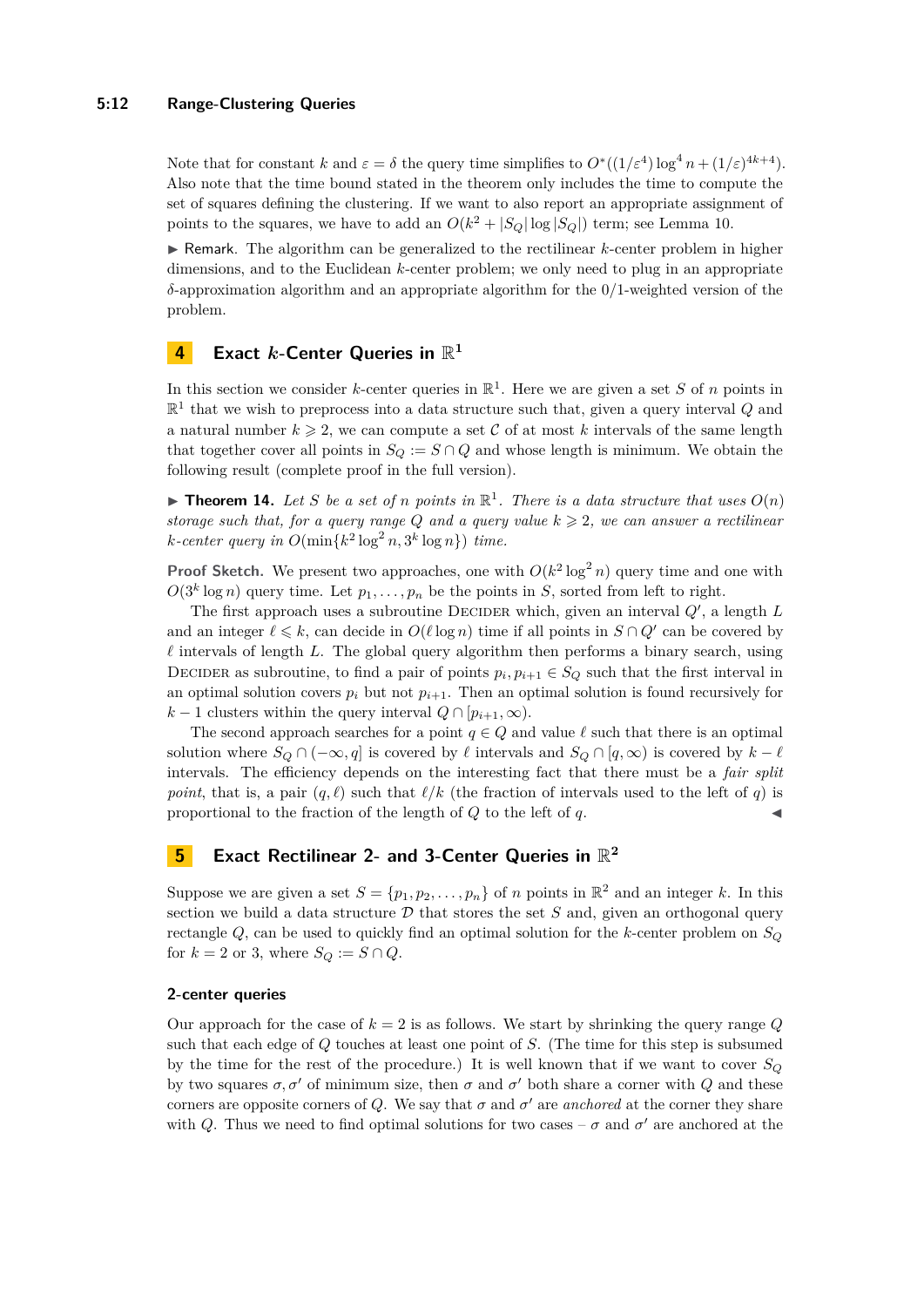<span id="page-12-0"></span>

**Figure 1** Various types of  $L_{\infty}$ -bisectors. The bisectors and the boundaries of query regions are shown in black. (a): *Q* is "fat". The regions  $A_j$ ,  $A'_j$  for  $j = 1, 2$  are shown with text. (b): *Q* is "thin". The regions  $A_j$  and  $A'_j$  for  $j = 2, 3, 4$  are empty. (c): *Q* is a square. The regions  $A_j$  and  $A'_j$  for  $j = 2$ are empty. In both (a) and (c) regions  $A_3$ ,  $A'_3$  are colored in blue and  $A_4$ ,  $A'_4$  are colored in pink.

topleft and bottomright corner of *Q*, or at the topright and bottomleft corner – and return the better one. Let  $c$  and  $c'$  be the topleft and the bottomright corners of  $Q$ , respectively. In the following we describe how to compute two squares  $\sigma$  and  $\sigma'$  of minimum size that are anchored at *c* and *c*<sup>'</sup>, respectively, and whose union covers  $S_Q$ . The topright/bottomleft case can then be handled in the same way.

First we determine the  $L_{\infty}$ -bisector of *c* and *c*' inside *Q*; see Figure [1.](#page-12-0) The bisector partitions  $Q$  into regions  $A$  and  $A'$ , that respectively have  $c$  and  $c'$  on their boundary. Obviously in an optimal solution (of the type we are focusing on), the square  $\sigma$  must cover  $S_Q \cap A$  and the square  $\sigma'$  must cover  $S_Q \cap A'$ . To compute  $\sigma$  and  $\sigma'$ , we thus need to find the points  $q \in A$  and  $q' \in A'$  with maximum  $L_{\infty}$ -distance to the corners *c* and *c*' respectively. To this end, we partition  $A$  and  $A'$  into subregions such that in each of the subregions the point with maximum  $L_{\infty}$ -distance to its corresponding corner can be found quickly via appropriate data structures discussed below. We assume w.l.o.g. that the *x*-span of *Q* is at least its *y*-span. We begin by presenting the details of such a partitioning for Case (a) of Figure [1](#page-12-0) – Cases (b) and (c) can be seen as special cases of Case (a).

As Figure [1](#page-12-0) suggests, we partition  $A$  and  $A'$  into subregions. We denote these subregions by  $A_j$  and  $A'_j$ , for  $1 \leqslant j \leqslant 4$ . From now on we focus on reporting the point  $q \in S$  in A with maximum  $L_{\infty}$ -distance to *c*; finding the furthest point from *c'* inside A' can be done similarly. Define four points  $p(A_j) \in S$  for  $1 \leq j \leq 4$  as follows.

- The point  $p(A_1)$  is the point of *S*<sup>*Q*</sup> with maximum  $L_{\infty}$ -distance to *c* in  $A_1$ . Note that this is either the point with maximum  $x$ -coordinate in  $A_1$  or the point with minimum *y*-coordinate.
- $\blacksquare$  The point  $A_2$  is a bottommost point in  $A_2$ .
- The point *A*<sup>3</sup> is a bottommost point in *A*3. ц.
- $\blacksquare$  The point  $A_4$  is a rightmost point in  $A_4$ .

Clearly

$$
q = \arg\max_{1 \leq j \leq 4} \{d_{\infty}(p(A_j), c)\},\tag{1}
$$

where  $d_{\infty}$ (.) denotes the  $L_{\infty}$ -distance function.

**Data structure.** Our data structure now consists of the following components.

- We store *S* in a data structure  $\mathcal{D}_1$  that allows us to report the extreme points in the  $\blacksquare$ *x*-direction and in the *y*-direction inside a rectangular query range. For this we use the structure by Chazelle [\[9\]](#page-14-15), which uses  $O(n \log^{\varepsilon} n)$  storage and has  $O(\log n)$  query time.
- $\blacksquare$  We store *S* in a data structure  $\mathcal{D}_2$  with two components. The first component should answer the following queries: given a 45◦ query cone whose top bounding line is horizontal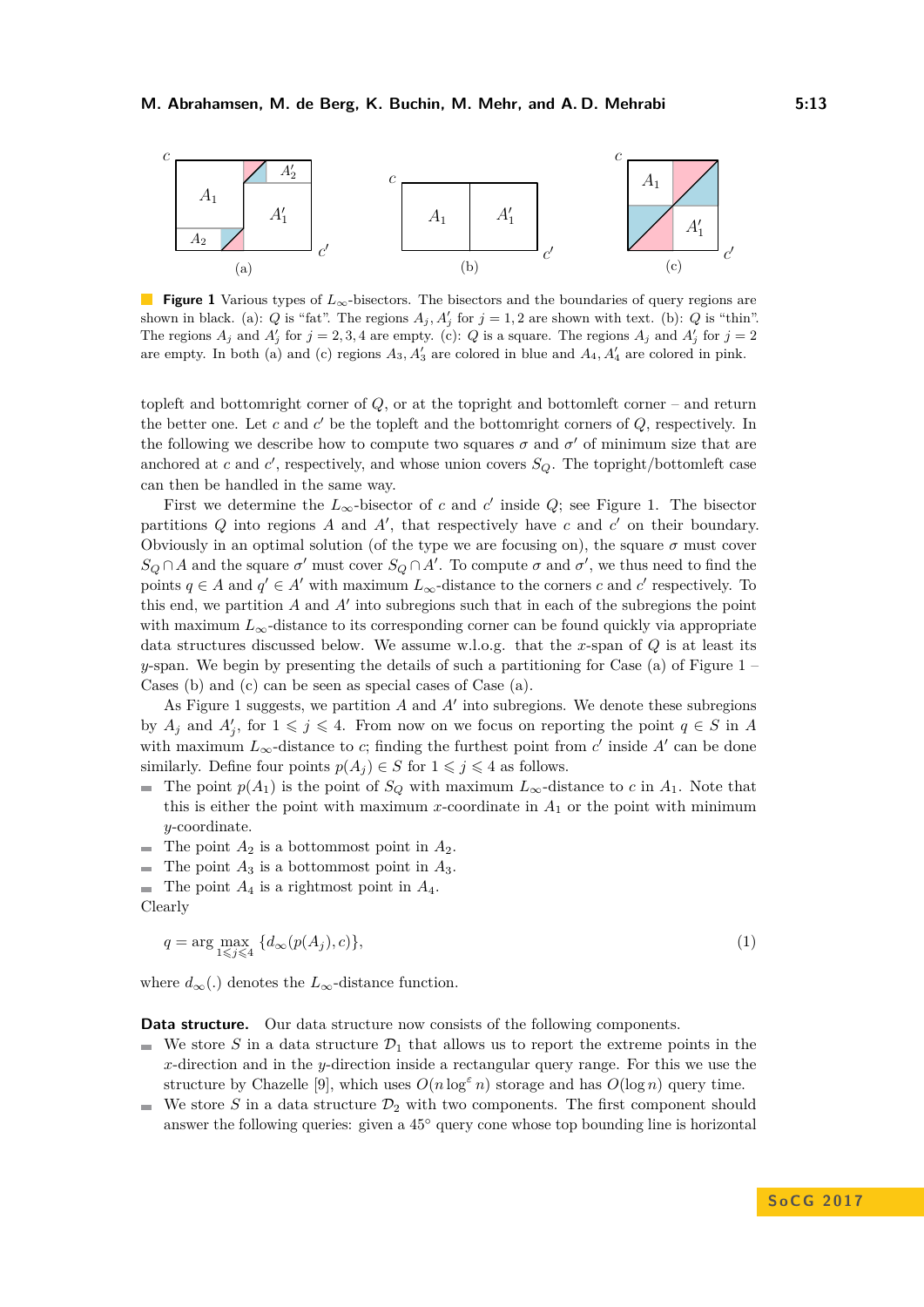and that is directed to the left – we obtain such a cone when we extend the region *A*<sup>4</sup> into an infinite cone –, report the rightmost point inside the cone. The second component should answer similar queries for cones that are the extension of *A*3.

In the full version we describe a linear-size data structure for such queries that has *O*(log *n*) query time.

**Query procedure.** Given an axis-aligned query rectangle *Q*, we first (as already mentioned) shrink the query range so that each edge of *Q* contains at least on point of *S*. Then compute the  $L_{\infty}$ -bisector of *Q*. Query  $\mathcal{D}_1$  with  $A_1$  and  $A_2$ , respectively, to get the points  $p(A_1)$  and  $p(A_2)$ . Then query  $\mathcal{D}_2$  with *u* and *u*<sup> $\prime$ </sup> to get the points  $p(A_3)$  and  $p(A_4)$ , where *u* and *u*<sup> $\prime$ </sup> are respectively the bottom and the top intersection points of  $L_{\infty}$ -bisector of *Q* and the boundary of *Q*. Among the at most four reported points, take the one with maximum  $L_{\infty}$ -distance the corner *c*. This is the point  $q \in S_Q \cap A$  furthest from *c*.

Compute the point  $q' \in S_Q \cap A'$  furthest from *c*' in a similar fashion. Finally, report two minimum-size congruent squares  $\sigma$  and  $\sigma'$  anchored at *c* and *c'* and containing *q* and *q'*, respectively.

Putting everything together, we end up with the following theorem.

<span id="page-13-0"></span>**Theorem 15.** Let S be a set of *n* points in  $\mathbb{R}^2$ . For any fixed  $\varepsilon > 0$ , there is a data *structure using*  $O(n \log^{\epsilon} n)$  *storage that can answer rectilinear* 2*-center queries in*  $O(\log n)$ *time.*

I Remark. We note that the query time in Theorem [15](#page-13-0) can be improved in the word-RAM model to  $O(\log \log n)$  by using the range successor data structure of Zhou [\[24\]](#page-15-7), and the point location data structure for orthogonal subdivisions by de Berg *et al.* [\[11\]](#page-14-16).

#### **3-center queries**

Given a (shrunk) query range *Q*, we need to compute a set  $\{\sigma_1, \sigma_2, \sigma_3\}$  of (at most) three congruent squares of minimal size whose union covers *SQ*. It is easy to verify (and is well-known) that at least one of the squares in an optimal solution must be anchored at one of the corners of *Q*. Hence and w.l.o.g. we assume that  $\sigma_1$  is anchored at one of the corners of *Q*. We try placing  $\sigma_1$  in each corner of *Q* and select the placement resulting in the best overall solution. Next we briefly explain how to find the best solution subject to placing  $\sigma_1$  in the leftbottom corner of *Q*. The other cases are symmetric. We perform two separate binary searches; one will test placements of  $\sigma_1$  such that its right side has the same *x*-coordinate as a point in *S*, the other will be on possible *y*-coordinates for the top side. During each of the binary searches, we compute the smallest axis-parallel rectangle  $Q' \subseteq Q$  containing the points of  $Q \setminus \sigma_1$  (by covering  $Q \setminus \sigma_1$  with axis-parallel rectangles and querying for extreme points in these rectangles). We then run the algorithm for  $k = 2$  on  $Q'$ . We need to ensure that this query ignores the points already covered by  $\sigma_1$ . For this, recall that for  $k = 2$  we covered the regions *A* and *A*<sup>0</sup> by suitable rectangular and triangular ranges. We can now do the same, but we cover  $A \setminus \sigma_1$  and  $A' \setminus \sigma_1$  instead.

After the query on  $Q'$ , we compare the size of the resulting squares with the size of  $\sigma_1$ to guide the binary search. The process stops as soon as the three sizes are the same or no further progress in the binary search can be made. Putting everything together, we end up with the following theorem.

<span id="page-13-1"></span>**Theorem 16.** Let S be a set of *n* points in  $\mathbb{R}^2$ . For any fixed  $\varepsilon > 0$ , there is a data *structure using*  $O(n \log^{\epsilon} n)$  *storage that can answer rectilinear* 3-center queries in  $O(\log^2 n)$ *time.*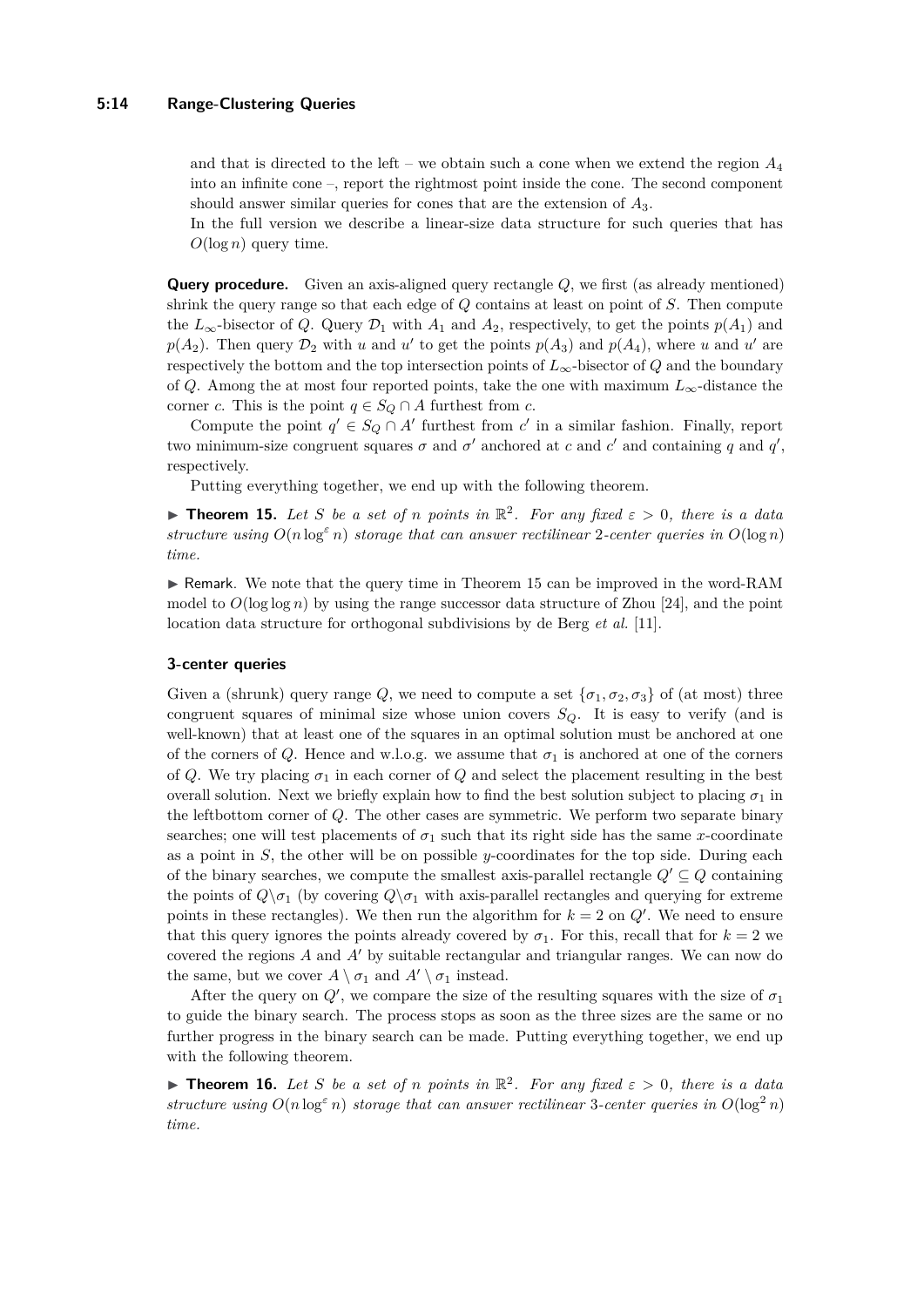$\triangleright$  Remark. Similar to Theorem [15,](#page-13-0) the query time in Theorem [16](#page-13-1) can be improved in the word-RAM model of computation to  $O(\log n \log \log n)$  time.

**Acknowledgements.** This research was initiated when the first author visited the Department of Computer Science at TU Eindhoven during the winter 2015–2016. He wishes to express his gratitude to the other authors and the department for their hospitality. The last author wishes to thank Timothy Chan for valuable discussions about the problems studied in this paper.

#### **References**

- <span id="page-14-6"></span>**1** M. Abam, P. Carmi, M. Farshi, and M. Smid. On the power of the semi-separated pair decomposition. *Compututational Geometry: Theory and Applications*, 46:631–639, 2013.
- <span id="page-14-0"></span>**2** P. K. Agarwal, R. Ben Avraham, and M. Sharir. The 2-center problem in three dimensions. *Compututational Geometry: Theory and Applications*, 46:734–746, 2013.
- <span id="page-14-14"></span>**3** P. K. Agarwal and Cecilia M. Procopiuc. Exact and approximation algorithms for clustering. *Algorithmica*, 33:201–226, 2002.
- <span id="page-14-10"></span>**4** Sunil Arya, David M. Mount, and Eunhui Park. Approximate geometric MST range queries. In *Proc. 36th International Symposium on Computational Geometry (SoCG)*, pages 781– 795, 2015.
- <span id="page-14-9"></span>**5** Peter Brass, Christian Knauer, Chan-Su Shin, Michiel H. M. Smid, and Ivo Vigan. Rangeaggregate queries for geometric extent problems. In *Computing: The Australasian Theory Symposium 2013, CATS'13*, pages 3–10, 2013.
- <span id="page-14-13"></span>**6** V. Capoyleas, G. Rote, and G. Woeginger. Geometric clusterings. *Journal of Algorithms*, 12:341–356, 1991.
- <span id="page-14-5"></span>**7** T. M. Chan. Geometric applications of a randomized optimization technique. *Discrete & Compututational Geometry*, 22:547–567, 1999.
- <span id="page-14-1"></span>**8** T. M. Chan. More planar two-center algorithms. *Compututational Geometry: Theory and Applications*, 13:189–198, 1999.
- <span id="page-14-15"></span>**9** Bernard Chazelle. A functional approach to data structures and its use in multidimensional searching. *SIAM Journal on Computing*, 17:427–462, 1988.
- <span id="page-14-7"></span>**10** A.W. Das, P. Gupta, K. Kothapalli, and K. Srinathan. On reporting the *L*1-metric closest pair in a query rectangle. *Information Processing Letters*, 114:256–263, 2014.
- <span id="page-14-16"></span>**11** Mark de Berg, Marc van Kreveld, and Jack Snoeyink. Two- and three-dimensional point location in rectangular subdivisions. *Journal of Algorithms*, 18:256–277, 1995.
- <span id="page-14-2"></span>**12** D. Eppstein. Faster construction of planar two-centers. In *Proc. 8th Annual ACM-SIAM Symposiun on Discrete Algorithms (SODA)*, pages 131–138, 1997.
- <span id="page-14-8"></span>**13** P. Gupta, R. Janardan, Y. Kumar, and M. Smid. Data structures for range-aggregate extent queries. *Compututational Geometry: Theory and Applications*, 47:329–347, 2014.
- <span id="page-14-12"></span>**14** Sariel Har-Peled. *Geometric Approximation Algorithms*, volume 173 of *Mathematical surveys and monographs*. American Mathematical Society, 2011.
- <span id="page-14-11"></span>**15** Sariel Har-Peled and Soham Mazumdar. On coresets for *k*-means and *k*-median clustering. In *Proc. 36th Annual ACM Symposium on Theory of Computing (STOC)*, pages 291–300, 2004.
- <span id="page-14-4"></span>**16** M. Hoffmann. A simple linear algorithm for computing rectilinear 3-centers. *Compututational Geometry: Theory and Applications*, 31:150–165, 2005.
- <span id="page-14-3"></span>**17** R. Z. Hwang, R. Lee, and R. C. Chang. The generalized searching over separators strategy to solve some NP-hard problems in subexponential time. *Algorithmica*, 9:398–423, 1993.